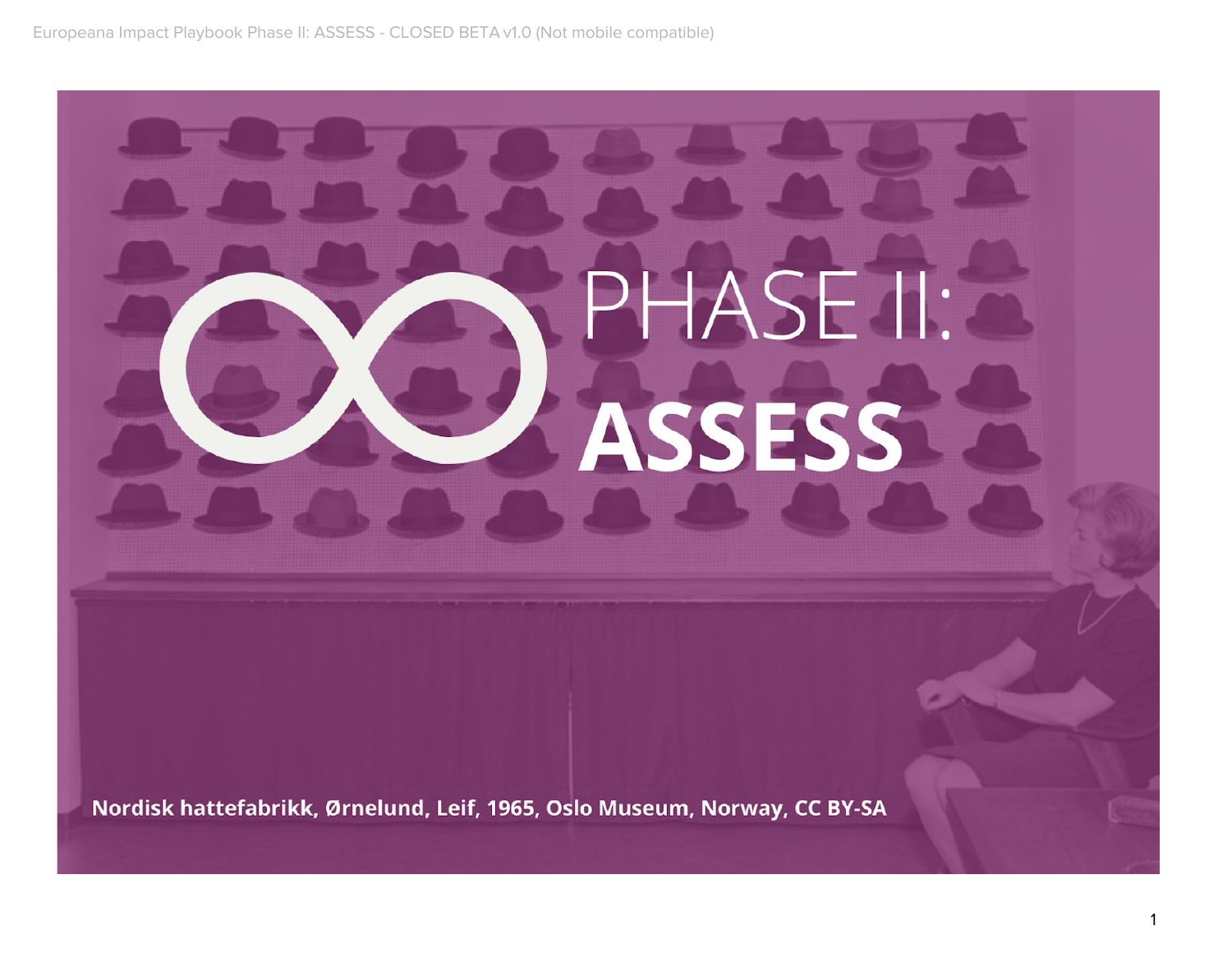We want everyone to have a great experience with our impact playbook. If you would like this publication in a format specific to your accessibility needs please get in touch with us at impact@europeana.eu

### A B&W print version is available here. Please print responsibly and considerately.

#### **credits**

This playbook was developed by Europeana Foundation, and is available under a Creative Commons CC BY-SA 4.0 licence.

#### **authors & contributors**

Julia Fallon, Europeana Foundation Nina Koopman, Sinzer BV Jurre Anema, Sinzer BV Nicole McNeilly, Impact Consultant Jason Evans, National Wikimedian at NLW Merete Sanderoff, Statens Museum fur Kunst (SMK) Simon Tanner, Kings College London (KCL) David Haskyia, Wikimedia SE Dafydd Tudur, National Library of Wales (NLW) Jeroen Wilms, Impact Consultant Tobias Holtz, HafenCity University Hamburg Maria Drabczyk, National Film Archive - Audiovisual Institute Poland (FINA) Marco de Niet, Leiden University Library Olivier Schulbaulm, Platoniq Beth Daley, Europeana Foundation Jenny Kidd, Cardiff University Maaike Verberk, DEN Kennisinstituut Digitale Cultuur Killian Downing, National Archives Ireland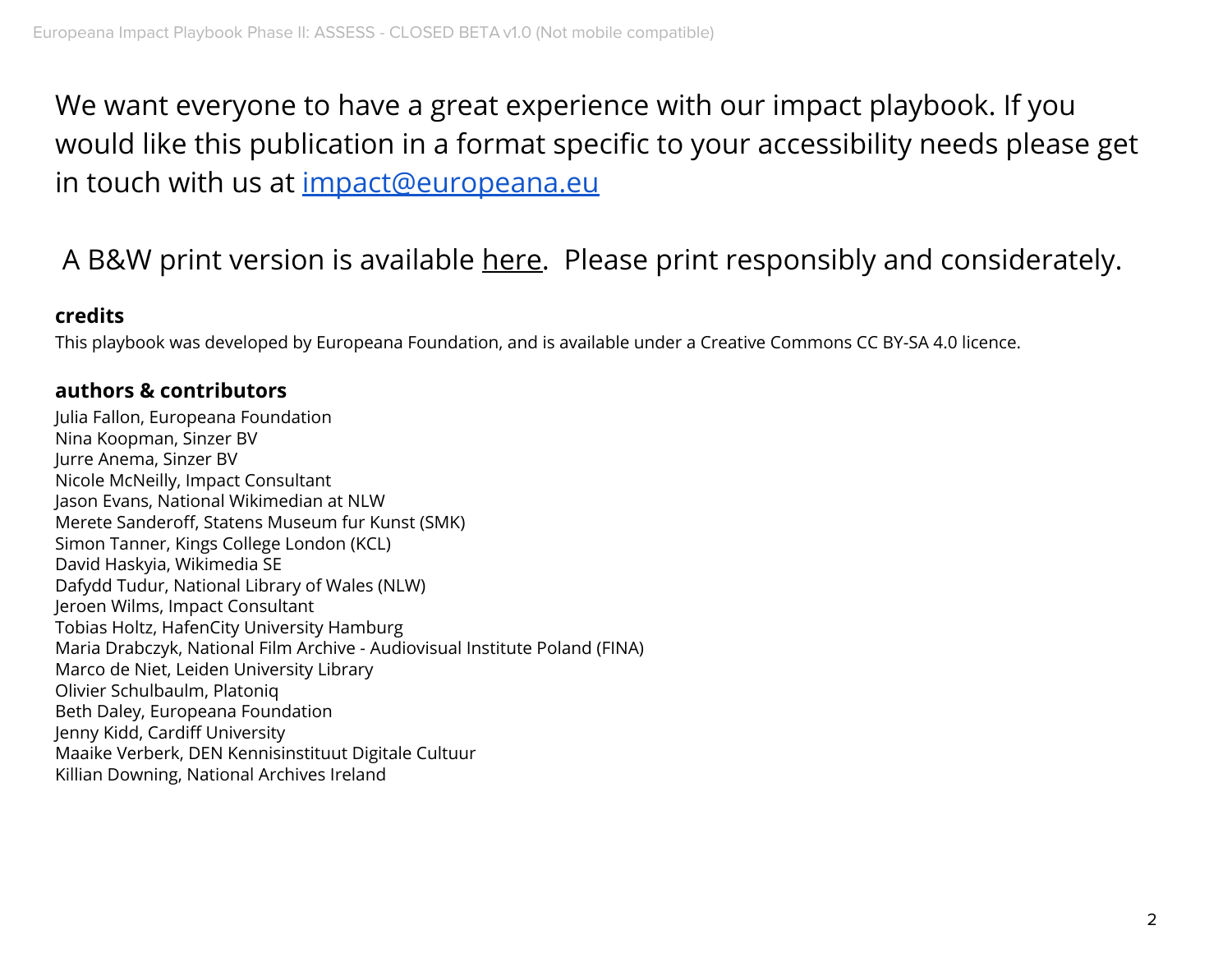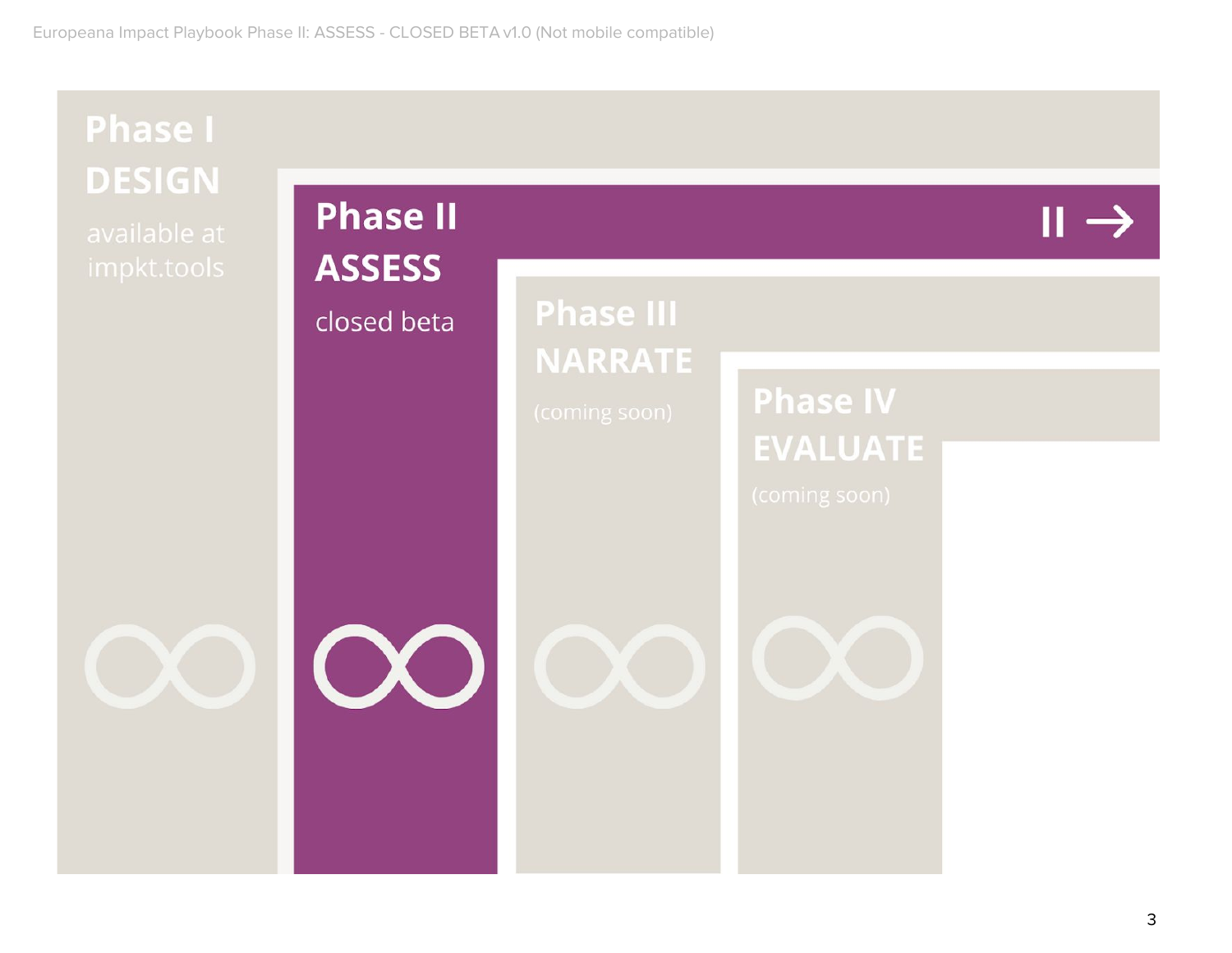### **Overview**

We've put the workshops behind us, and now it's time to get familiar with spreadsheets, data collection techniques and finally the data you'll collect! Working from the design brief you put together in Phase I, you'll work with the specialists in your team through six more steps towards an impact assessment.

| <b>Steps</b> |               |                                 | What you do                                                           | <b>Result</b>                                         |  |
|--------------|---------------|---------------------------------|-----------------------------------------------------------------------|-------------------------------------------------------|--|
| II.1         | $\mathbb{Z}$  | <b>Preparation</b>              | <b>Get back into the flow, refine</b><br>your team and plan of attack | You feel confident to navigate the<br>next steps      |  |
| II.2         | $\frac{1}{2}$ | <b>Develop your indicators</b>  | Agree how you'll measure that<br>change has occurred                  | You have an updated Change<br>Pathway with indicators |  |
| II.3         | ষ্টু          | <b>Plan the data collection</b> | Agree how to collect data &<br>gather the tools you need              | You have an updated Change<br>Pathway with methods    |  |
| II.4         | ষ্টু          | <b>Data Collection  Go!</b>     | Set your data collection plan in<br>action!                           | You have collected and backed up<br>your da <u>ta</u> |  |
| II.5         | $\mathbb{Z}$  | <b>Analyse the data</b>         | <b>Get to know your data</b>                                          | You feel confident in the data you<br>have collected  |  |
| II.6         | ষ্টু          | <b>Draw conclusions</b>         | <b>Connect the data with you</b><br>design brief                      | See how far you have gone to<br>showing your impact   |  |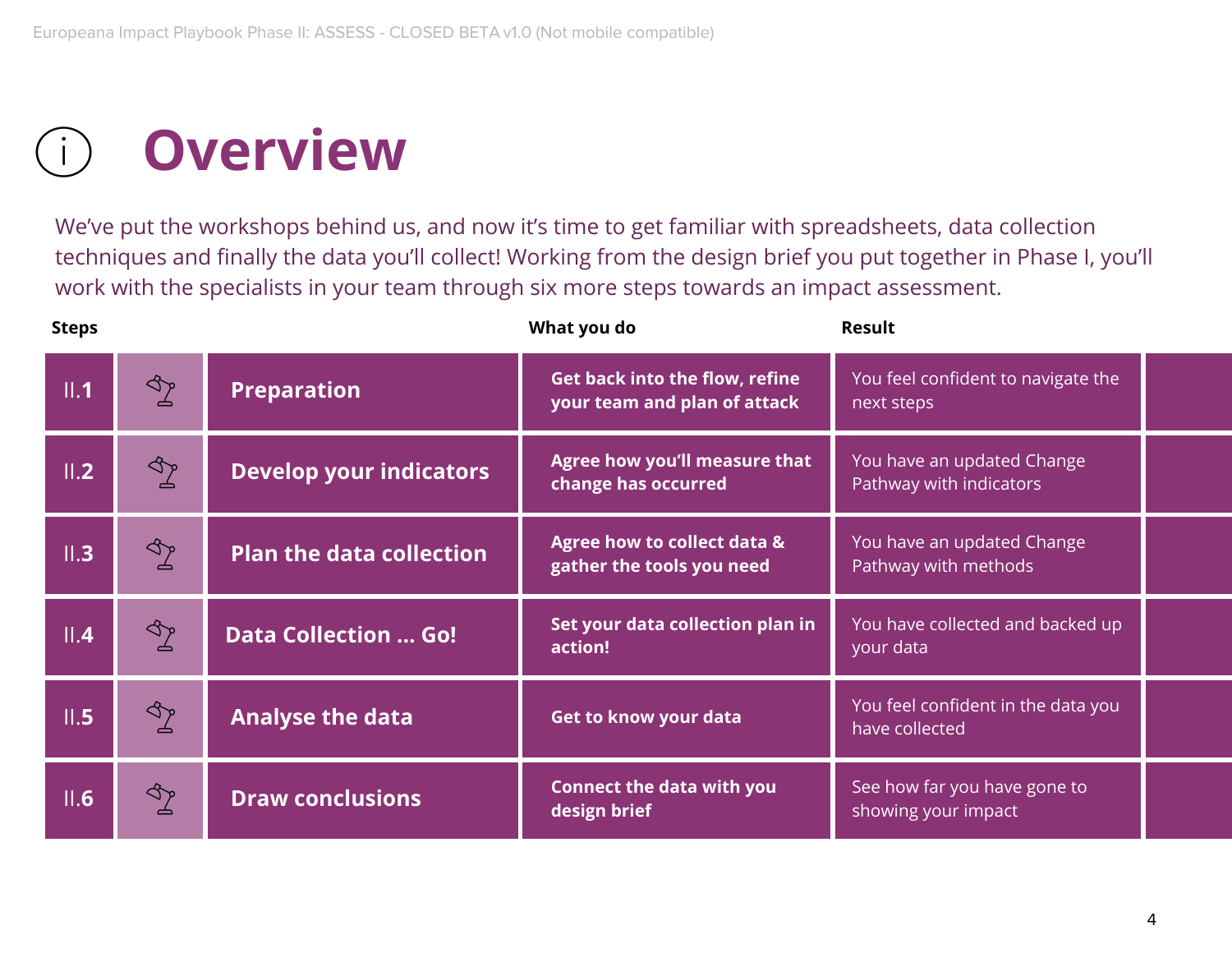**<sup><b>S<sub>Z</sub>** II.1 Preparation</sup>

Good preparation is essential. So make some time to walk through how you will move from the design brief you developed in Phase I, and use it to collect meaningful data to support it.

| <b>Who</b>          | You                                                               |  |
|---------------------|-------------------------------------------------------------------|--|
| <b>Why</b>          | To get familiar with managing the process                         |  |
| Time needed         | About 3/4 hours                                                   |  |
| <b>Your results</b> | $\Box$ A refreshed team<br>$\Box$ Overview of everything you need |  |
|                     |                                                                   |  |

\* Before you start **Before you start**<br>
You'll notice there are no workshops<br>
you to look into instead we encorkshops<br>
already have into the prourage Tou'll notice there are no workshop<br>you to look into instead we encourage<br>already have into into the ricourage<br>already have in your a roles you. Thase II - instead we encourage<br>you to look into into the encourage<br>already have in your othe roles you<br>and draw on the experimentation already have in your orkshop<br>and draw on the encourage<br>and draw on the expertisations,<br>around you the expertisations,<br>teps in the to guide and draw on the expertise you have in the roles you<br>around you the expertise you around you to guide you have the expertise you have and draw on the expertise you have<br>around you to guide you through the<br>steps in this phase.<br>phase. steps in this phase.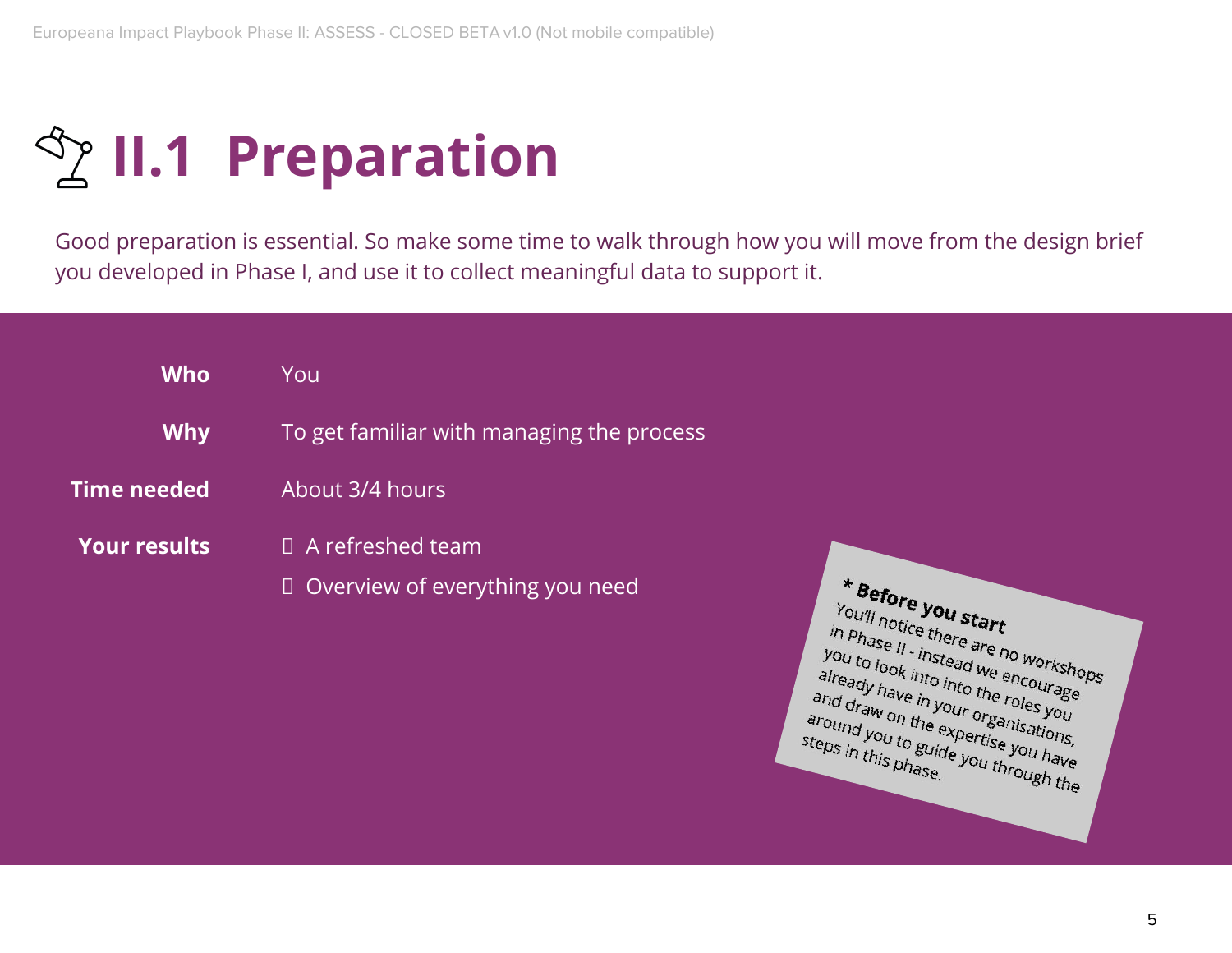### **Walkthrough**

Before you start you need to check you have the team you need, and the resources available to complete these next few steps. Time to flex your project management skills, and keep everyone inspired, motivated and on board to complete your impact assessment!



#### **First things first - recap**

Congratulations on making it to Phase II! You've come a long way since you first started out on your impact journey. When you started out you might have had an idea of how this would progress - are you still working towards that vision? Take a look back over your work in Phase I, and remind yourself what you wanted to achieve.

Taking the time to check you are really focusing your work around what changes is an important part of building impact into the mindset of your team, and your organisation. We call this impact thinking.

**Tip:***. If you feel your brief has strayed too far from your vision, or isn't focused enough on what changes, think about re-running the elements of the design workshops that encouraged the type of thinking and output you feel is missing, or needs refining.*

#### **Take a look at your resources**

Take a look through the rest of this Phase and think about how this process will work in your project or organisation. You already have buy-in from management to undertake an impact assessment - do you still have access to the resources you need to deliver it?

The availability of resources - people, tools, time - can significantly affect the type of conclusions you are able to draw from the data you collect in this Phase.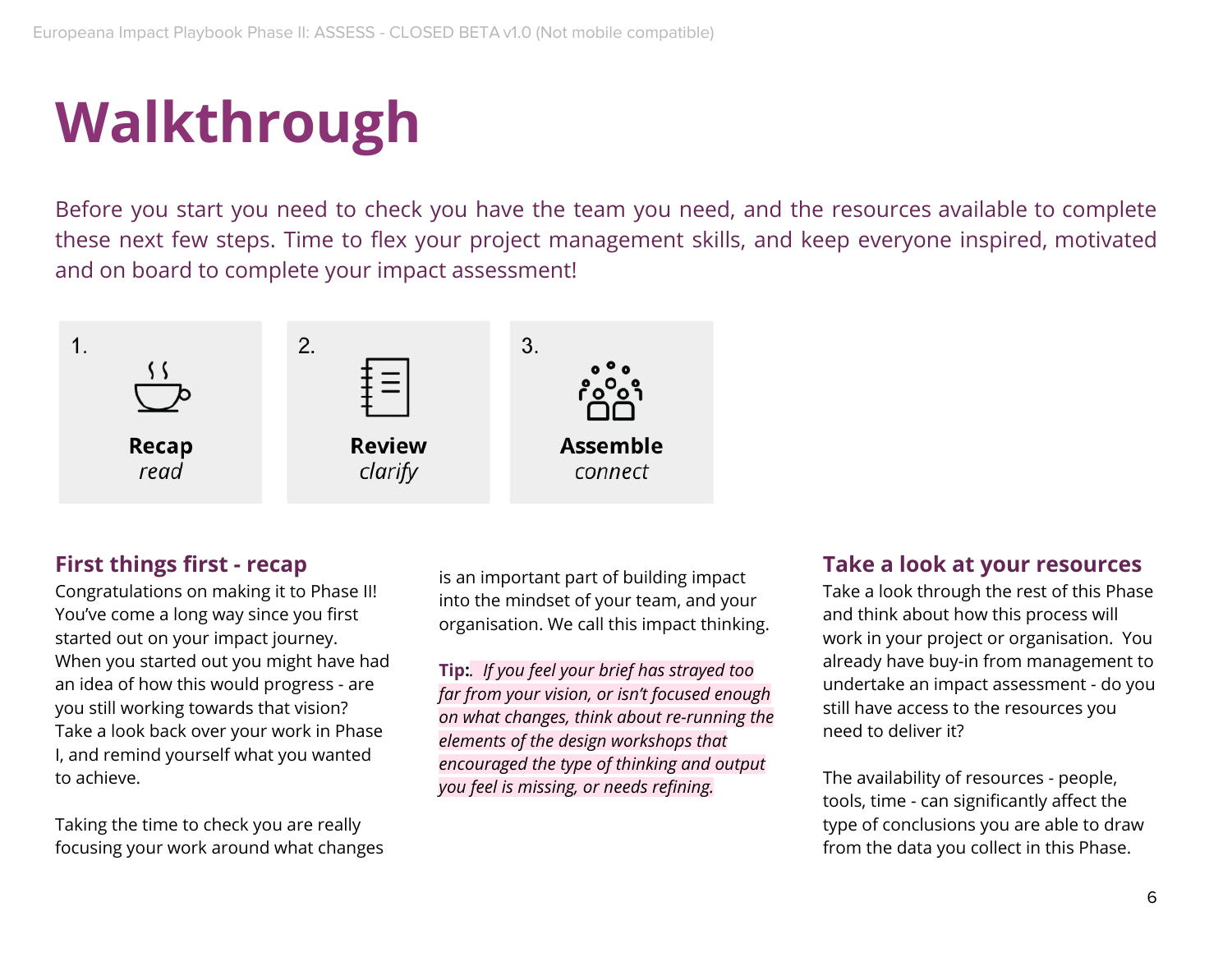Generally speaking, the more resources you have available, the greater rigour and complexity can be applied in the process of data collection and analysis. Good questions to ask:

- What resources are you able to dedicate to this process?
- How much time do you and your team have available?
- What are the financial resources you can invest in this process?
- What is the timeframe or deadline that you are working with?

**Tip:** *Keep it simple! If this is your first time, or you are against a tight deadline, start small and keep data collection lean. It may require some trial and error to collect the right amount of data, but you will get there!*

#### **Reassemble your team**

Your team in Phase I may not be the people you need to identify the metrics and questions for the data collection and analysis aspects of this phase.

If you work for a large organisation, you may have the support of specialised teams who can help you to manage the data collection and analysis phase. In a smaller organisation, the entire impact assessment may be done by the same 2-4 people.

**Tip:** *Hand-overs between teams are often weak points in a process, resulting in, for example, lost data or misunderstandings of responsibility. One way to reduce this risk is* *to have at least one (but ideally more) people involved in all phases of the impact assessment.*

You will be familiar with what your organisation can offer to support this process. If you're not, now is the time to find out.

When you reach you to your new team perhaps you have a kick-off meeting to walk them through this next set of steps check with them what resources they think they need. The more specialists you have in your team, the better you should be able to anticipate the resources you need to secure access to.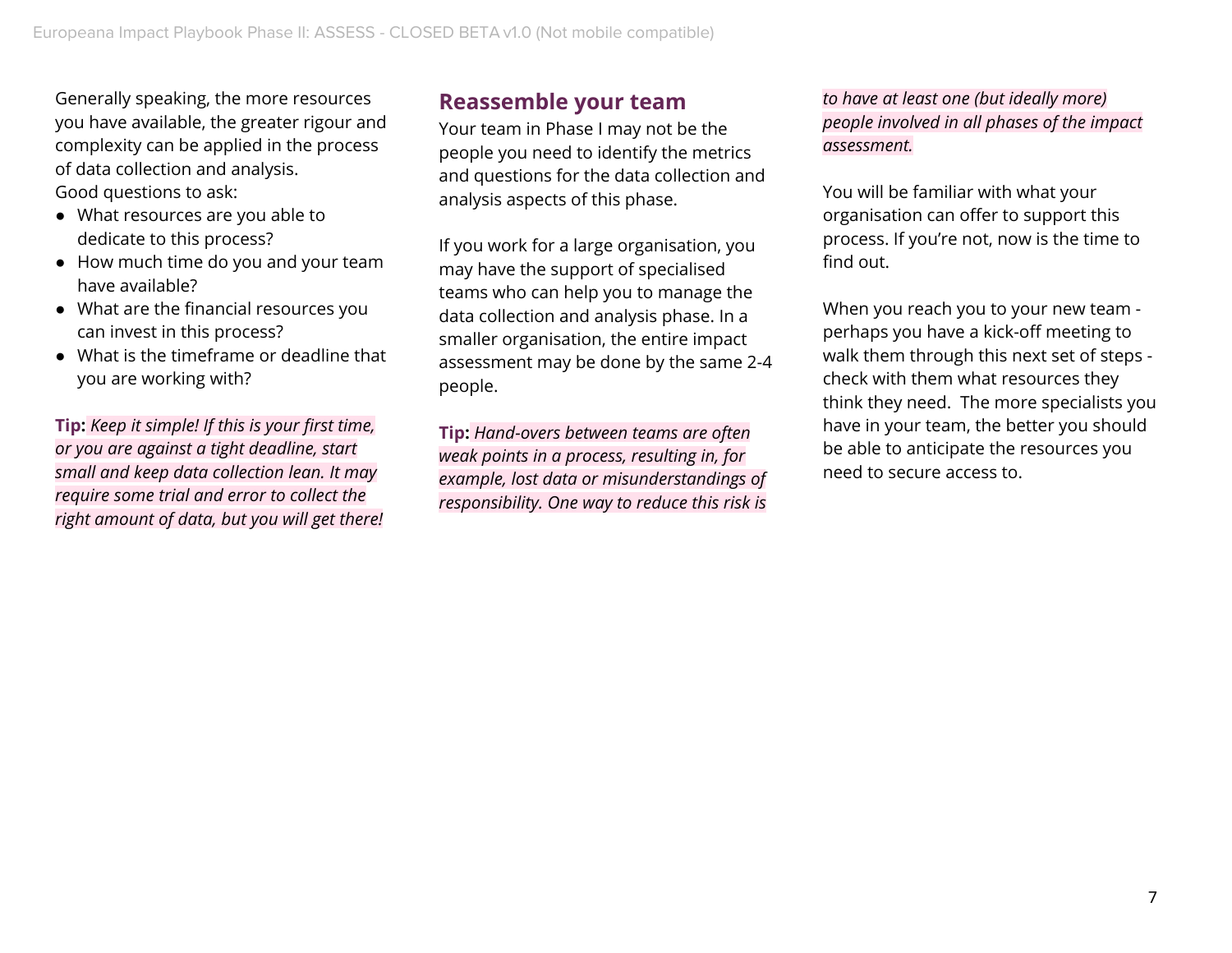### **Case Study: Involving external**  $000$ **knowledge in your team**

The Statens Museum for Kunst (SMK), Denmark's national gallery, assumed that digitalization of the museums collection would benefit specific user groups. With this in mind SMK started an initiative to open up its digital collection: *SMK Open*.

As part of SMK Open a workshop was hosted during Copenhagen's *Young People's Meeting*, a public event for 15-25 year olds to foster democratic engagement. The goal of the workshop was to use open art as a tool to work with difficult emotions and increase empathy towards others. SMK was interested in the impact of the workshop on its participants and decided to develop an impact assessment was conducted.

**Early on in the development of the impact assessment the team of SMK Open chose to involve external experts.** This was quickly decided after the team critically reflected on their own role and ability to objectively assess their own work. *"People who are close to the project plan and its ambitions are not necessarily the ones who are best equipped to figure out how to assess its impact,"* according to Merete Sanderhoff, curator and Senior Advisor of SMK's Digital Museum Practice.

Although Sanderhoff herself was very involved in the event, she did not want to both create and evaluate the workshop herself: *"You need to attempt to stay neutral during data collection and data analysis. I knew that I was too close to the project."*

Sanderhoff and her team decided to take a step back and involve other people with more distance to the workshop in the development of the assessment. They consciously involved people with different backgrounds. One expert was an experienced anthropologist, the other a senior researcher of User Experience within SMK who had not been part of the project. Together they developed most of the impact assessment.

**Tip:** *When starting a new project, try to include impact assessment as part of your budget. This can allow you to hire external experts to support you during the data collection and assessment process.*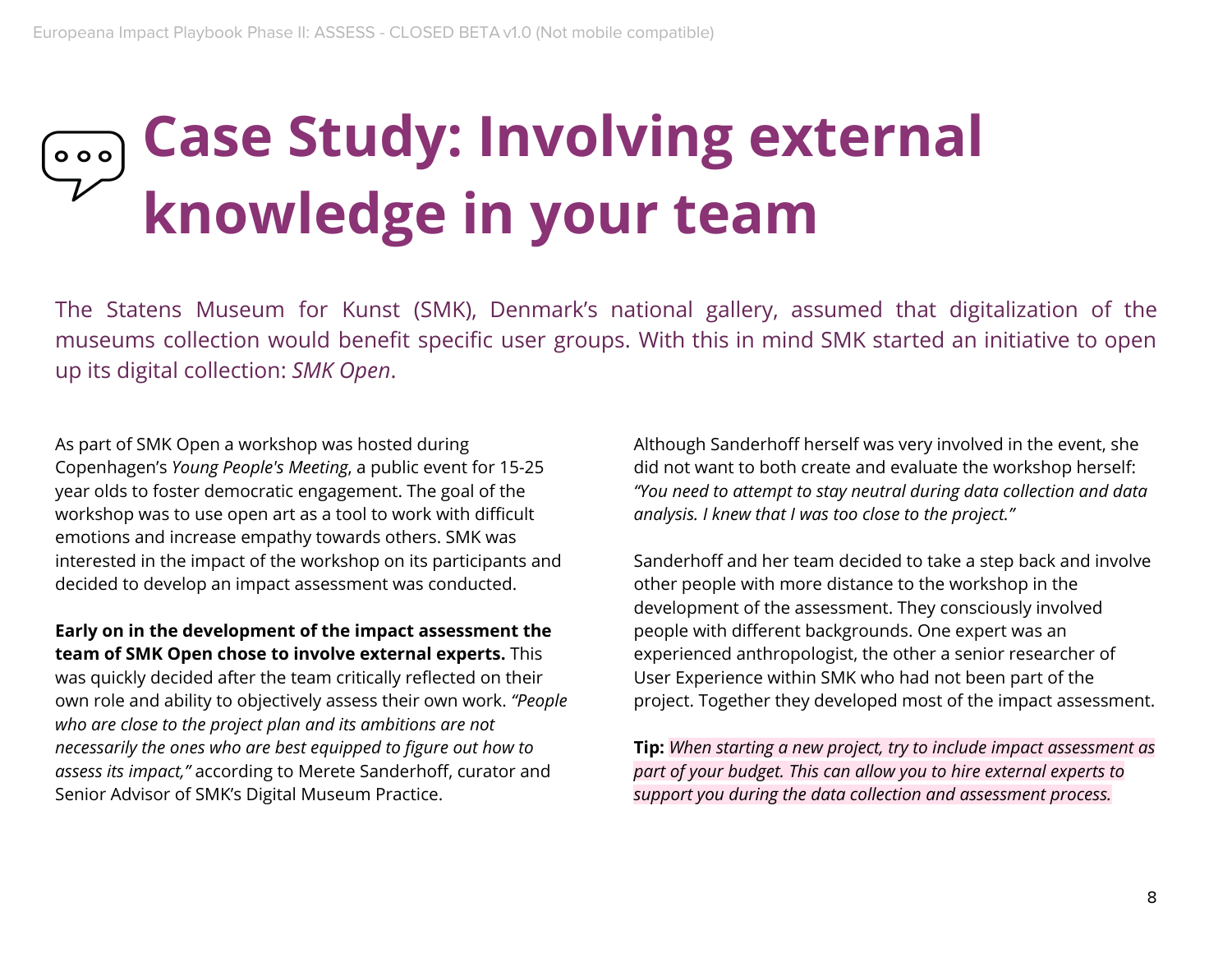With guidance of the external experts, Sanderhoff and her team focused their support on the data collection process. The experts set up the research and developed the questionnaire.

The SMK Open team contributed by conducting a number of interviews with stakeholders as part of the data collection strategy. Since it was important to compare the qualitative insights from the interviews, each interview had to be conducted in the same structured manner. Every interviewer therefore followed the same structure and guidelines that had been designed by the external experts. Working together in close collaboration the SMK Open team and external researchers

increased the volume of data they collected, without compromising on its quality.

Follow SMK's impact journey, and read the impact assessment undertaken on this event - **Statens Museum fur Kunst: The social impact of using art to increase civic participation of young people, 2018**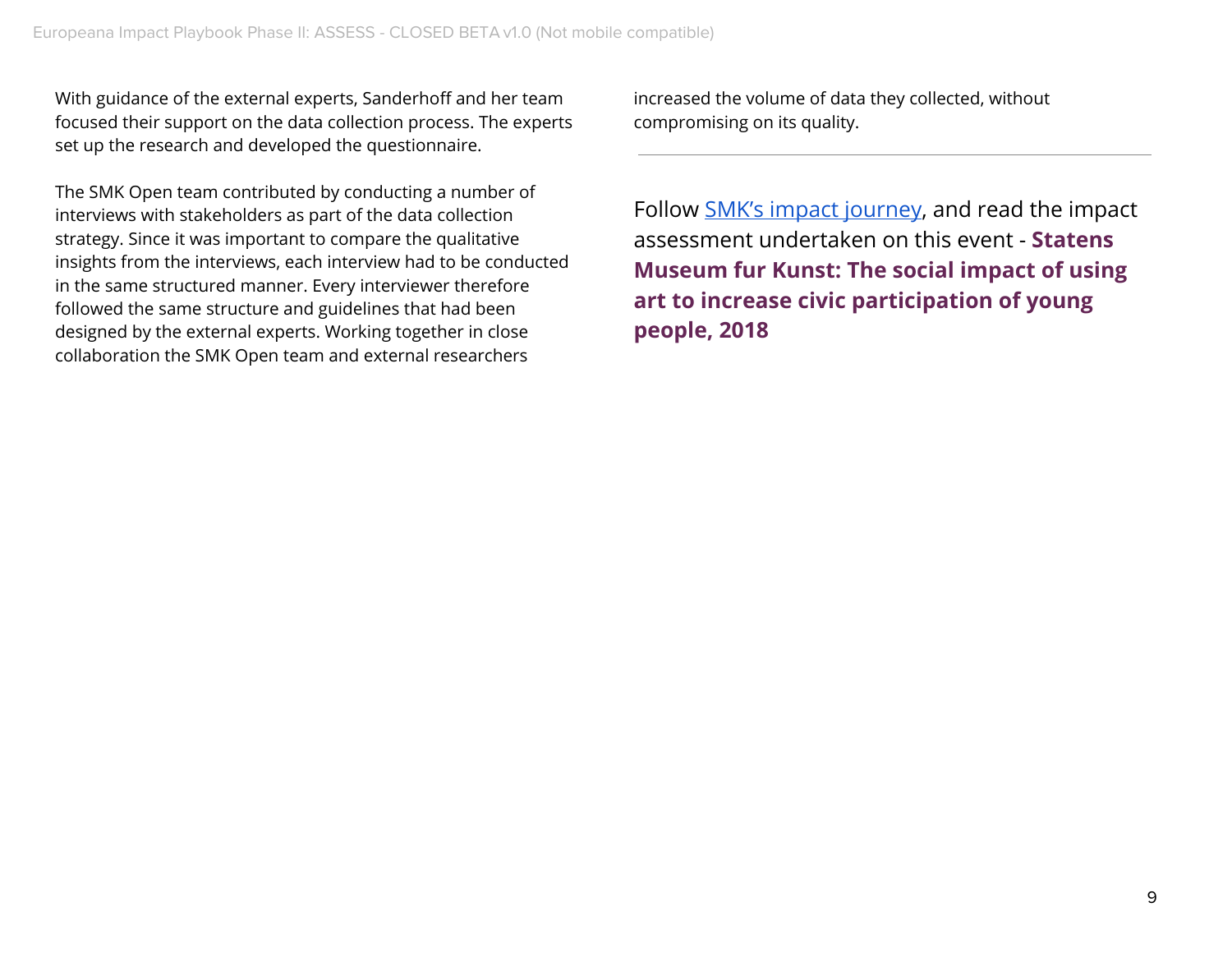# **The II.2 Develop your indicators**

You've co-created your design brief, now it's time to sit down together with your team and take a strategic look at what you aim to achieve.

| <b>Who</b>          | You and your team                                                                   |  |
|---------------------|-------------------------------------------------------------------------------------|--|
| <b>Why</b>          | Develop the indicators that will illustrate if change has occurred                  |  |
| Time needed         | 5-6 hours                                                                           |  |
| <b>Your results</b> | $\Box$ Indicators for each outcome<br>$\Box$ A refined & prioritised change pathway |  |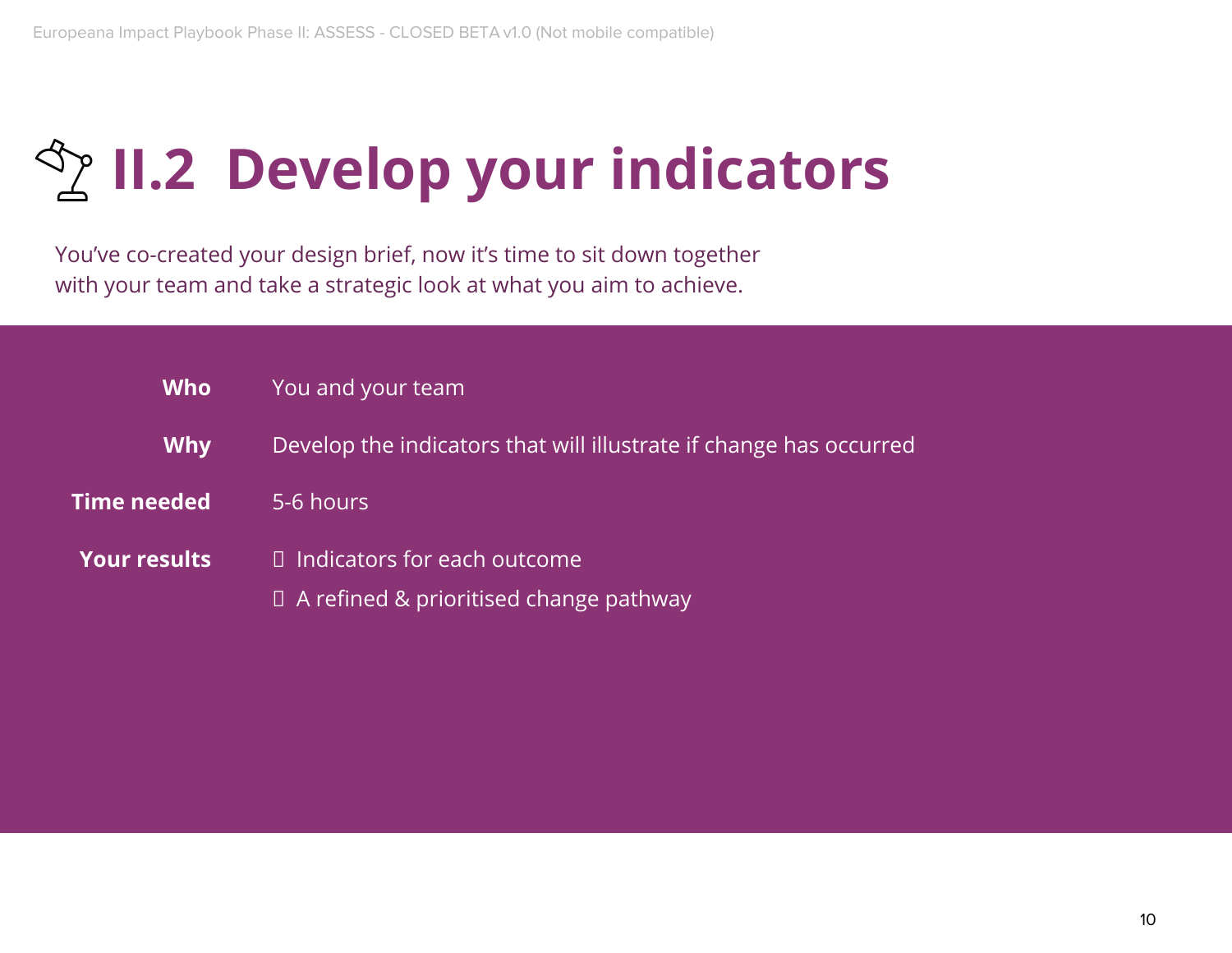# **Walkthrough**

It's time to work together with your team to refine the Design Brief and Change Pathway developed in Phase I so you can move confidently into data collection. You'll need to lead the discussions; striking a balance between being flexible and keeping moving the process forward.



You finished Phase 1 by brainstorming with your workshop participants the indicators and methods that could help you complete your impact assessment documented in the Change Pathway.

To capture the extra information you create in this step, we've created an *extension* to the Change Pathway *(see: p11 - Documenting your Data Collection Plan)*.

#### **Look at the big picture**

With you reassembled team make a start and review the work you documented in Phase I. Take a look at your initial motivation to get started with measuring impact.

You know your team, and you know what level of discussion works well for you, and how you frame your questions to stimulate open and honest reflection.

As a guide, you should be asking yourself;

- What do you want to assess?
- Why do you want to assess it?
- What will you do with the results?
- How important is it that know this information?

An alternative way to frame these:

● What are you trying to achieve and learn and for what purpose?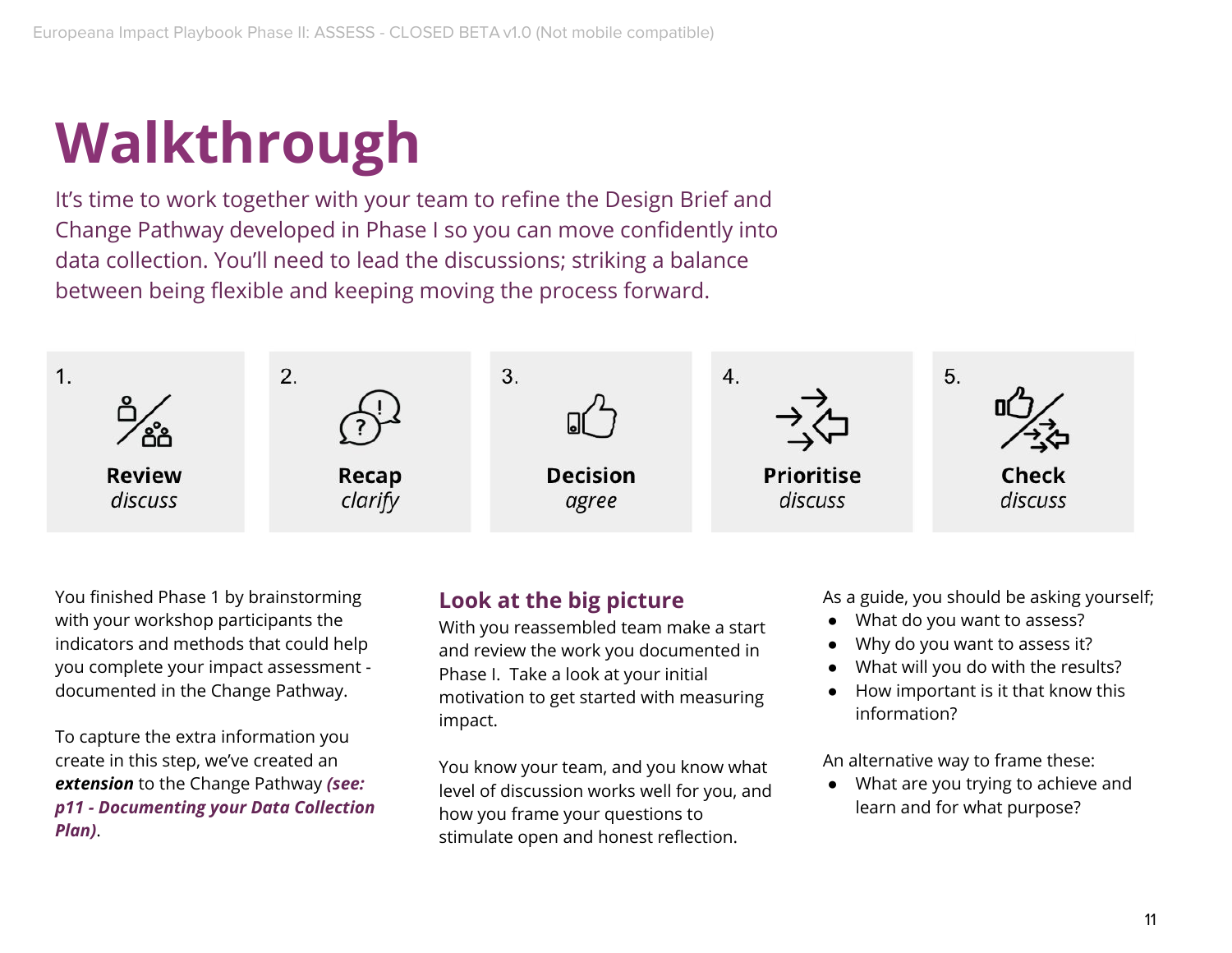● Are you measuring impact to demonstrate efficacy or to report to an external funder, or are you interested in using data to improve your work?

#### **Recap**

With these reflections in mind, take a deeper dive into your Change Pathway. Does your it still make sense to the team? What is missing from it, and what can you add to it?

**Tip:** *Reframing and reforming the change pathway can be a natural outcome at this point. With the benefit of hindsight and the experience of having gone through this a few times, you'll find your own perceptions start to shift as well. Now is the time you need to balance being flexible with maintaining a clear focus on your end goal.*

Review the stakeholders, outputs, outcomes and impact you defined in Phase I. This is especially important if a lot of time has passed between steps or phases. Document the changes you make in the Change Pathway.

**Tip:** *Keep your focus on 'change' - outcomes not outputs. Some things may be easy to measure (outputs) but tell us little about the* *change for our stakeholders. Begin by reminding your team what to focus on: measuring outcomes for impact.*

Now that you have refined your Change Pathway, we need to embellish it with information about the measurements you want to use to show that a change has happened, and prioritise these to enable the development of a data collection plan.

#### **Decide what you will measure**

It's tempting, but you're not quite ready to skip forward to writing questions and testing surveys. Before you get there you need to decide what you will measure which indicators will you use to help you demonstrate that a change has occurred?

Let's start by clarifying what we mean when we talk about indicators. We consider an indicator as information that allows us to measure change, that will show us whether the change has happened or not. When you look at your Change Pathway, each outcome you have identified might have one or more indicators associated to it.

A good question to ask yourself when thinking about the value of setting indicators is: what kind of 'proof' do you want to have before you can claim something has changed as a consequence of you activities?

There are two types of indicators. **Objective indicators** represent facts - for example, income or visits to a museum. Some examples include:

- Number of researchers who would recommend Europeana Pro to a colleague or friend (short - long term, quantitative)
- Number of times Europeana resources are referenced in published research since 2010 (long term, quantitative)

**Subjective indicators** represent opinions or perceptions - for example, enjoyment or quality of life. Such as;

● Number of researchers in the Europeana Research Community who report that access to Europeana enables them to complete high quality research (short and/or long term, qualitative)

You can use the *extension* to the Change Pathway to maintain the connection between these elements (*see: p11. Documenting your Data Collection Plan*) and document the indicators you agree for each outcome.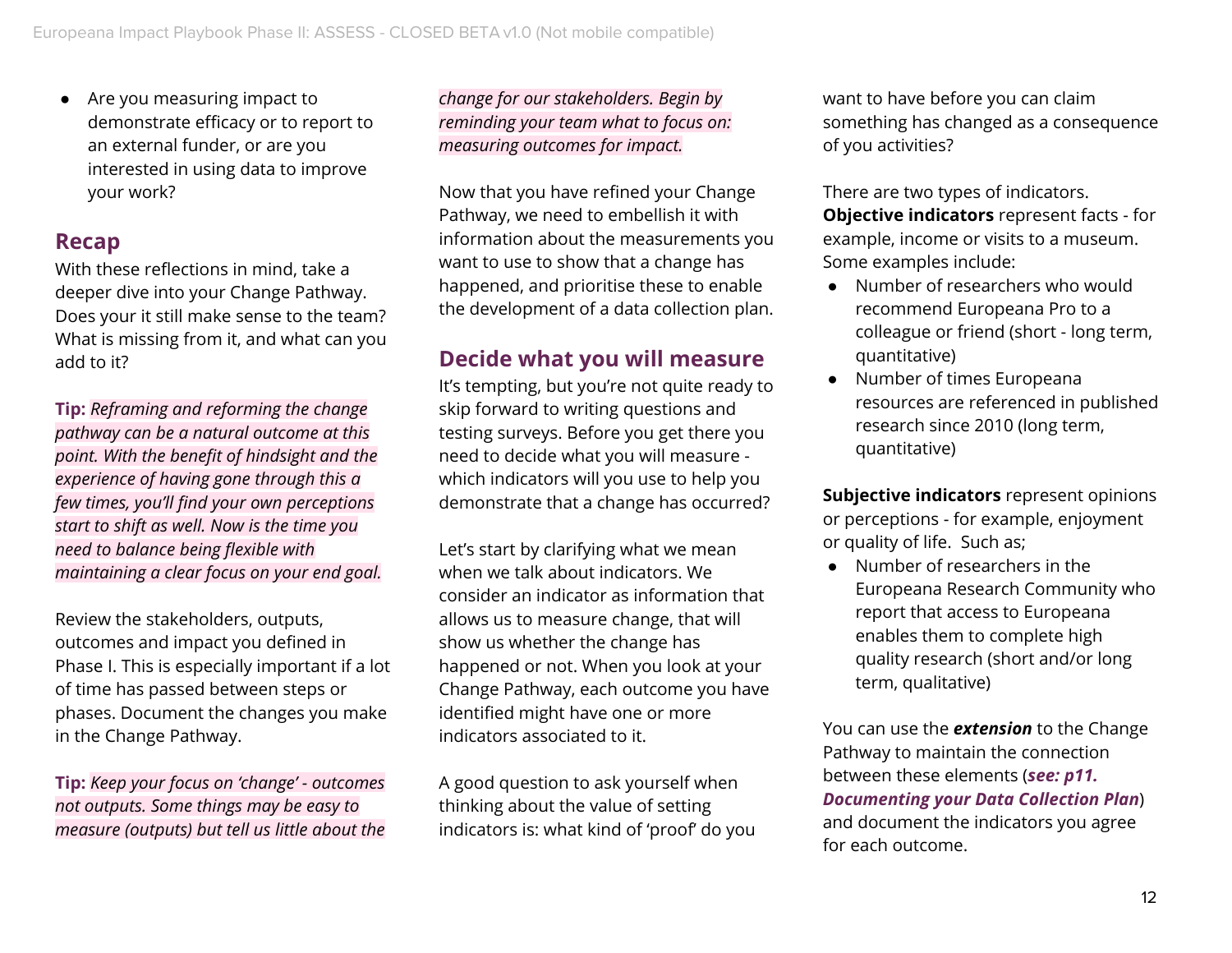#### **Choosing a good indicator**

Indicators can be simple, and can easily be confused with outputs. Ideally, you will achieve a balance of subjective and objective indicators (e.g. someone visits a hospital less (objective) but still feels ill (subjective).

There may not a pre-formulated list of indicators for us to use, but this doesn't mean you have to reinvent the wheel. Standard indicators are commonly developed and used in cultural research and in other sectors, as well as in global cross-sector strategic initiatives such as the UN's Sustainable Development Goals (*see table for more examples*). It is likely that not many of them will be relevant for your work, but it's good practice to see if the data you collect can be comparable or benefit from following others practices.

**Tip:** *Use standard indicators when you can. It saves you time and makes it easier to draw comparisons with other research using the same indicators.*

#### **Take a look at existing indicators**

 $\overline{\mathcal{L}}$ 

- The UN's Sustainable Development Goals
- Sinzers' Standards Library
- **Global Reporting Initiative** Standards
- Thematic indicators for Culture in the 2030 agenda

For example, the Net Promoter Score is a common indicator used to measure satisfaction of a service or product among its users. Since it's so commonly used, there are also general rules on what scores could be considered 'Excellent' or 'World Class'<sup>1</sup>. It's not useful in every context - you should check that the data you'll collect will tell you what you really need to know.

**Tip:** *It can be tempting to focus on data that are convenient and easily available rather than on what tells the most important story. Avoid letting convenience determine what you measure.*

You will also want to look at literature, case studies, or similar work that other organisations similar to yours have done. This will help you to further focus on what still needs to be measured, determine the priorities for which data to collect and assess and design the appropriate research questions.

**Tip:** *Avoid cherry picking! Resist the temptation to pick only literature and existing evidence that supports your work.*

Whether you use standardised indicators, or create your own, good indicators are SMART;

- **● Specific:** it's clear what change the indicator represents
- **● Measureable:** it can be counted or observed (that it is measurable)
- **● Attributable:** there is a link between your activities and the outcome
- **● Realistic:** the information can be collected with the resource you have
- **● Timely:** that you can collect it when you need it and at an appropriate time

Now we've taken a deeper look at what indicators are, it's over to you. Book some time with your team and co-create the indicators you want to use to measure

 $1 + 50$  and  $+70$  respectively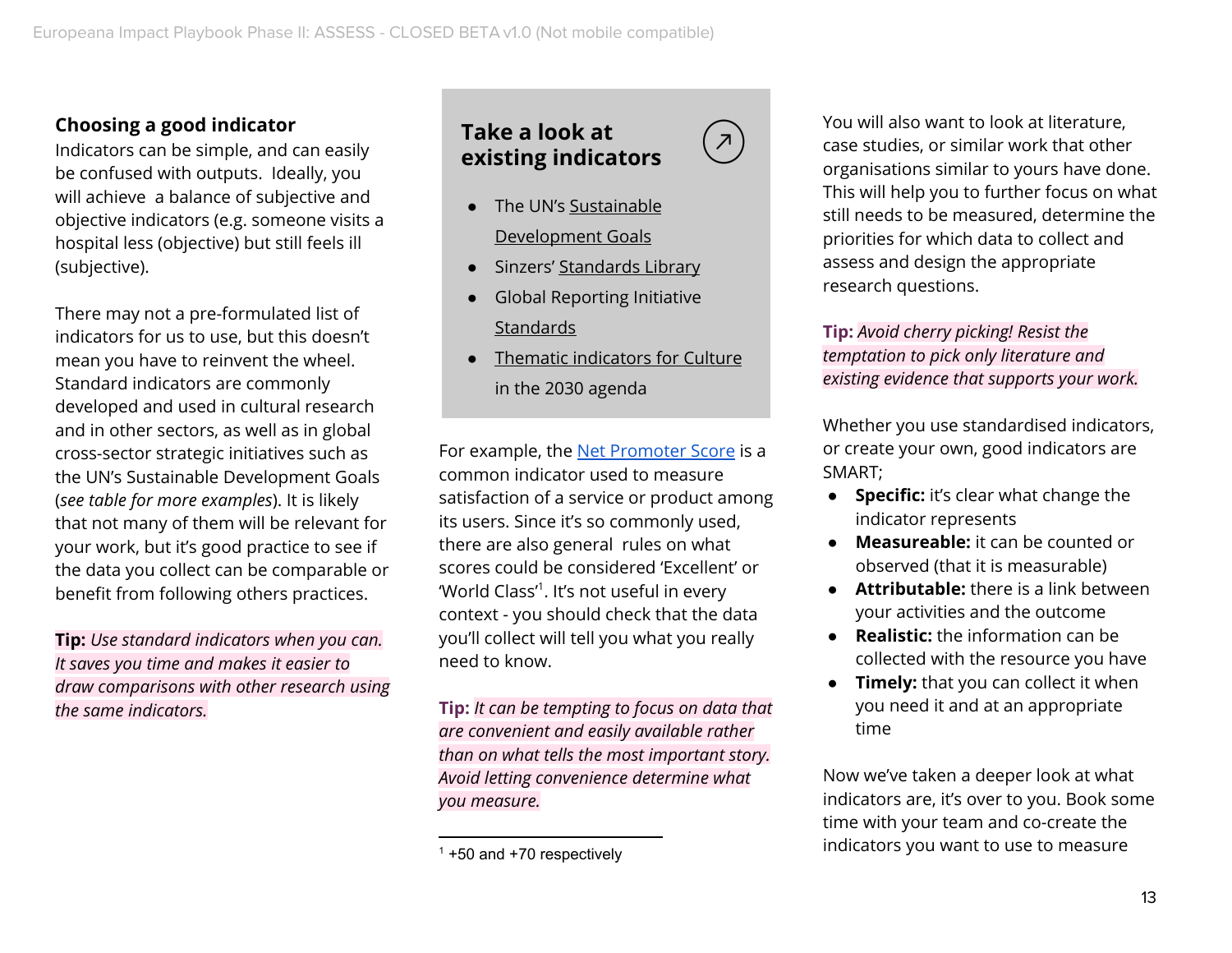your outcomes. Use the add-on to the Change Pathway to document them.

**Tip:** *If you're not sure how to structure this conversation with your team, take a look at Phase I and think about how you adapt some of the exercises you used from that. Or ask your team to recommend an exercise to help you brainstorm indicators - however you do it, remember to be mindful of the considerations explained in this step.*

#### **Prioritisation**

Now you have identified how you will measure change, you probably have a long list of outcomes & indicators that needs refining.

It's not realistic to try to measure every outcome for every stakeholder. In Phase I, you will have prioritised the stakeholders for whom you think you have the greatest impact, or for whom you need to measure the impact of your work. Now, we have the opportunity to think of the outcomes that are most important for these stakeholders.

We have two ways of thinking of how to prioritise which together helps you to focus on which outcomes are more

important to support your vision of impact:

- **● Materiality:** ask yourself, is the outcome significant enough for the stakeholder for us to measure it? Is it a big or a small change? Why is it a valuable outcome to better understand?
- **Accountability:** if you had done nothing, how much of this change would have been realised anyway? Which outcomes are you responsible for, and what do you not need to be responsible for?

Talking through prioritization is a job for the team - get them back in the same space and walk them through the elements. Your goal is to agree which outcomes are your priority to measure, and which you can live without.

**Tip:** *Running the process of prioritisation immediately after determining indicators keeps your team efficient and focused on making good decisions. A vital step towards building a comprehensive data collection plan.*

#### **Final checks**

You're on a roll, but don't stop looking around to learn from what others are

doing. Ask you team to keep a look out for literature and existing research that can support or contradict the outcomes you aim to evidence, or your overall impact vision.

**Tip:** *Keep the focus on all the impact you make. It is tempting to focus on collecting data on the positive changes while ignoring the unintended consequences (negative or positive) of your work.*

Before you move onto the next step, take a final moment with you team to check;

- Do you agree on what the most important outcomes are to measure for each stakeholder?
- Do you have an equitable balance of outcomes for each of your stakeholders?

Whatever your reason and motivation, think of how to design your own unique approach to data collection and analysis in a way that is proportional to your goal and the resources you have available.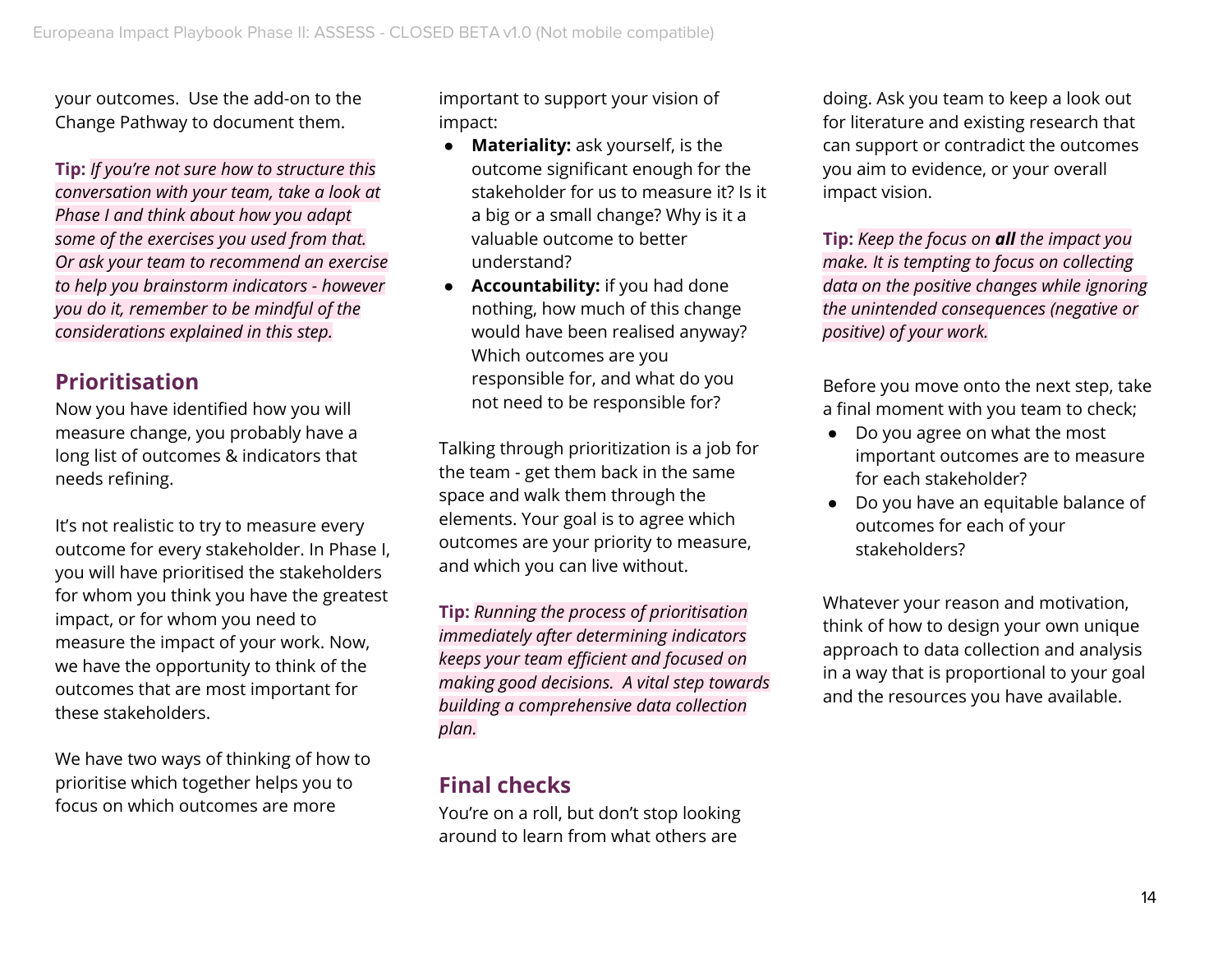# **Documenting your data collection plan**

As you move through the steps in Phase II, you'll want to document changes, decisions, indicators and prioritisations that you make around the Change Pathway. To do this we added an extension to the Change Pathway that provides a template you will use to document your data collection plan.

**Before you can start the data collection process, run through each indicator and check:** do you already collect this data in your organisation? Is this data relevant for your research?

For the indicators you are not yet collecting information for, you now need to start preparing to define and implement a data collection plan, thinking about where and how you'll

get data, the sample that will make this valid and the research plan (the whole how/why/when/where).

| outcome                                                                                                                                            | <b>indicators</b>                                                                                                                         | source and sample                                                                              | data collection method and plan                                                                                                                                  |
|----------------------------------------------------------------------------------------------------------------------------------------------------|-------------------------------------------------------------------------------------------------------------------------------------------|------------------------------------------------------------------------------------------------|------------------------------------------------------------------------------------------------------------------------------------------------------------------|
| the changes that have occured in<br>(or for) your stakeholders that can<br>be directly attributed to your<br>activities (see Phase I for a recap!) | what are the things that show us<br>that the outcome has been<br>achieved?                                                                | where can we get the data from<br>(existing data sources or new<br>data needs to be collected) | surveys, interviews, analysing existing data<br>sourcesconsider pros and cons<br>when and how can we collect this data?                                          |
| e.g. pupils engage more in heritage<br>as a result of going to<br>Transcribathon event                                                             | e.g. number of pupils who use<br>more digital heritage in<br>homework assignments in the<br>four months after the<br>Transcribathon event | e.g. we need at least 10% of<br>educators to participate                                       | e.g. follow-up interviews with educators<br>after Transcribathon event. Challenge:<br>small data sample, need a native speaker<br>trained in qualitative methods |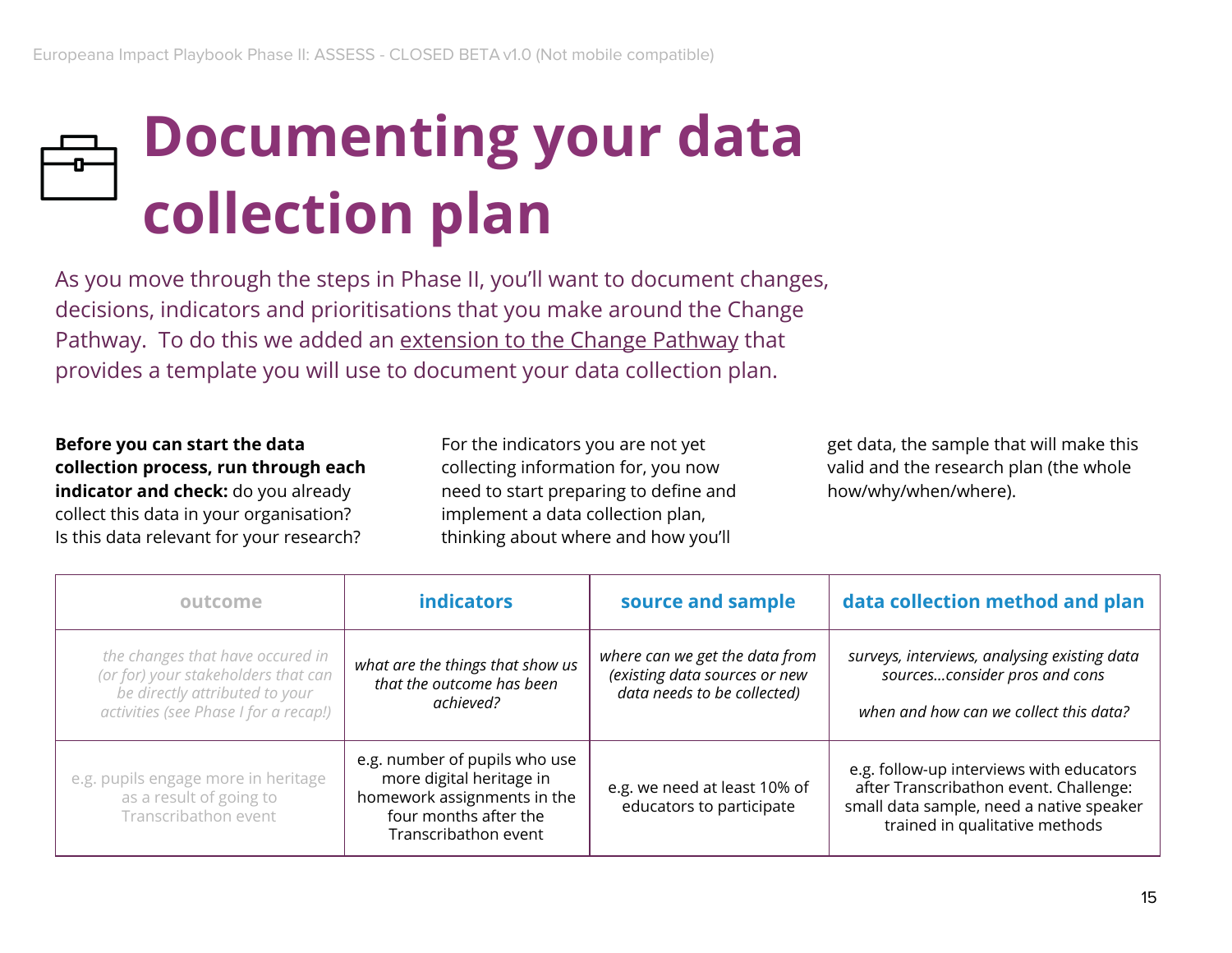

### **Qualitative vs quantitative data**

Check out this table<sup>2</sup> of the main types of data. This could help you to determine what type of data you want to choose for your impact assessment.

| <b>Data</b>  | <b>What</b>                                                                                     | <b>When</b>                                                 | <b>Advantages</b>                  | <b>Disadvantages</b>                             |
|--------------|-------------------------------------------------------------------------------------------------|-------------------------------------------------------------|------------------------------------|--------------------------------------------------|
|              | <b>Numbers</b>                                                                                  | To answer questions about how<br>many, how much?            | Generalisable to larger population | Difficult to interpret without context           |
| Quantitative |                                                                                                 | To make comparisons between<br>different (groups of) people | (Relatively) easy to analyse       | Not everything can be quantified                 |
|              |                                                                                                 | To get a general overview of a<br>situation                 | Reliable and consistent data       | Building representative samples                  |
|              | <b>Stories</b><br><b>Movements</b><br><b>Attributes Properties</b><br>Descriptive<br>Conceptual | To answer questions about why<br>and how?                   | Rich, in-depth information         | Time-consuming in collection and<br>analysis     |
| Qualitative  |                                                                                                 | To dig deeply into a problem                                | Flexibility in process             | Interpretation strongly depends on<br>researcher |
|              |                                                                                                 | To understand context                                       | Insight into links and causation   | Rarely generalisable to larger<br>population     |

<sup>&</sup>lt;sup>2</sup> Table is loosely adapted from the University of Minnesota (link), Key Differences (link) and G2 (link).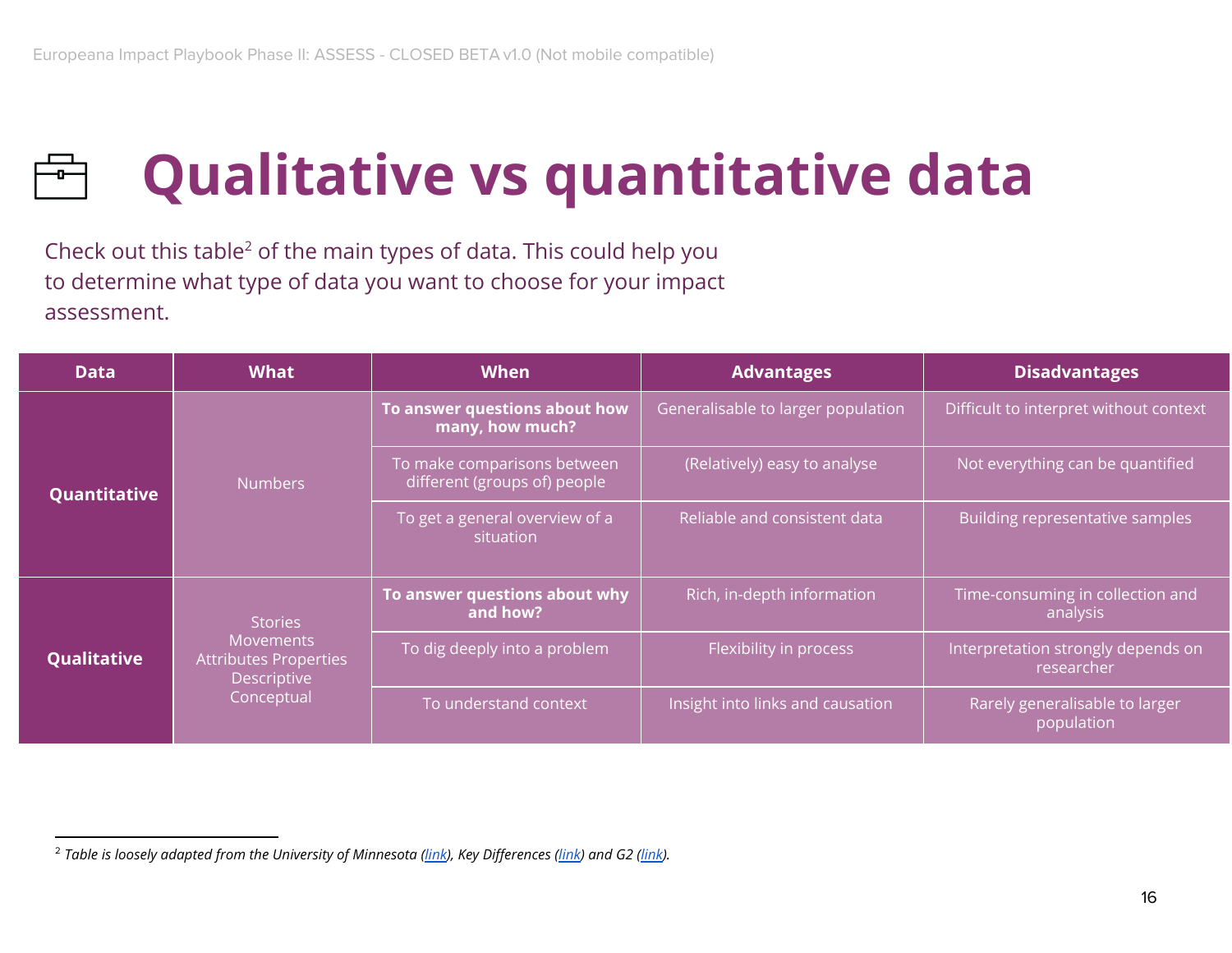

Now it's time to think about how to collect the data you need and to make sure you're prepared to manage the process.

| <b>Who</b>          | Youl                                                                                                    |
|---------------------|---------------------------------------------------------------------------------------------------------|
| <b>Why</b>          | To document the who, what, when, where and how of collecting your data<br>so that you're ready to start |
| Time needed         | $3 - 4$ hours                                                                                           |
| <b>Your results</b> | $\Box$ An updated Phase II Change Pathway<br>$\Box$ A timeline and a plan of action                     |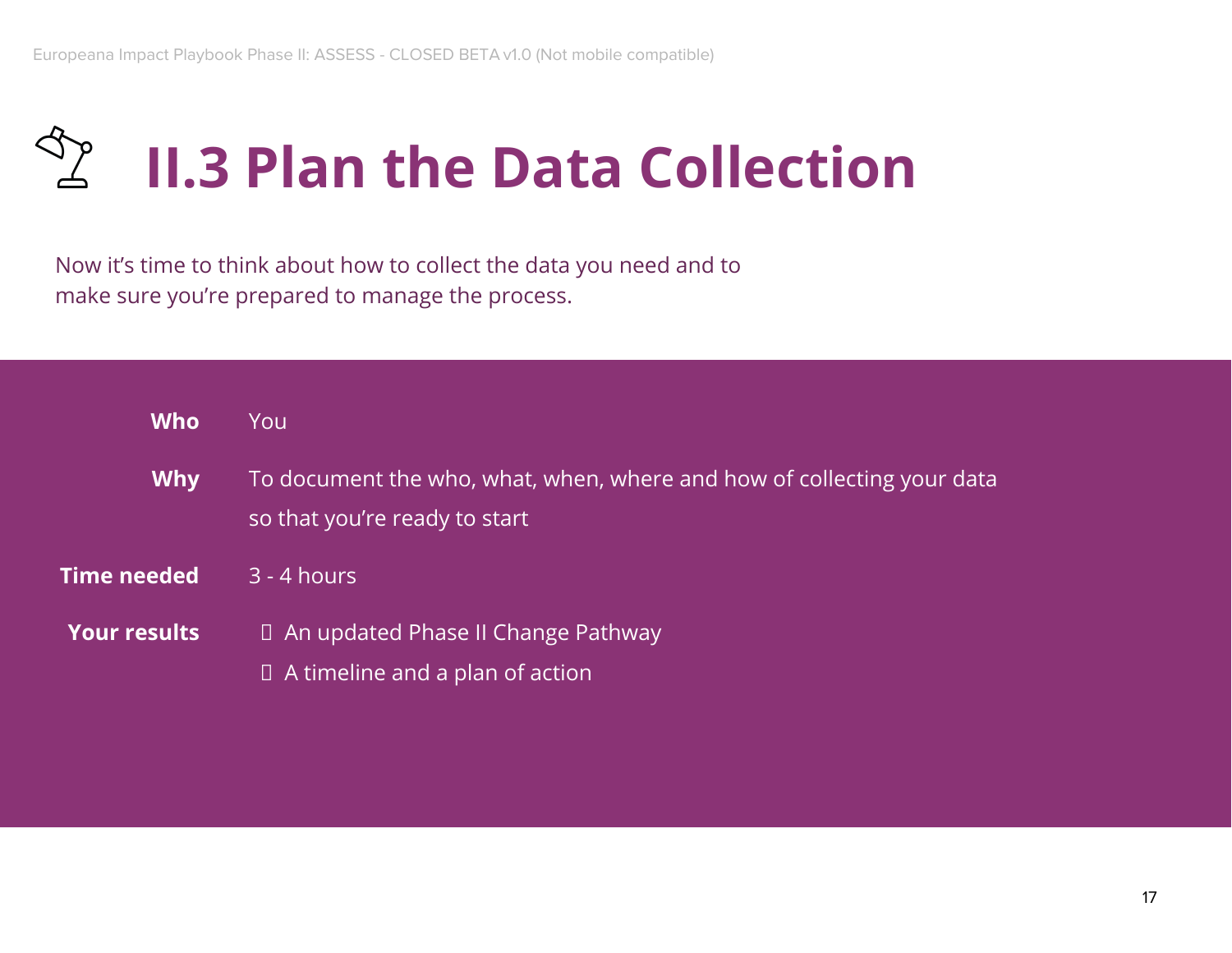### **Walkthrough**

You've updated your Change Pathway with the indicators that could help show if a change has occurred for your stakeholders. Now is the time to draw on the specialists in your team to take you through the Data Collection Planning.



#### **Define your method**

A 'method' is the way or ways you collect and analyse data. For now, we'll focus on how to collect the data.

Data comes in different forms, qualitative and quantitative. There are advantages and disadvantages to the methods used to collect each type of data. (*See p14 for the pros and cons of each approach*)

**Tip:** *If your time and resources allow it, use multiple methods to gather more complete information. A balance of methods can allow you to investigate causality.*

Data can be collected in a number of ways - the most common methods are through surveys, interviews, focus groups and observations.

#### **Find your 'data points'**

The most fitting data collection method for your research will depend on when and where you can collect data. How can you reach out to your stakeholders so that you can collect data from them. When and where you can collect this data? Consider:

- Where your stakeholders are located
- How you can access or contact them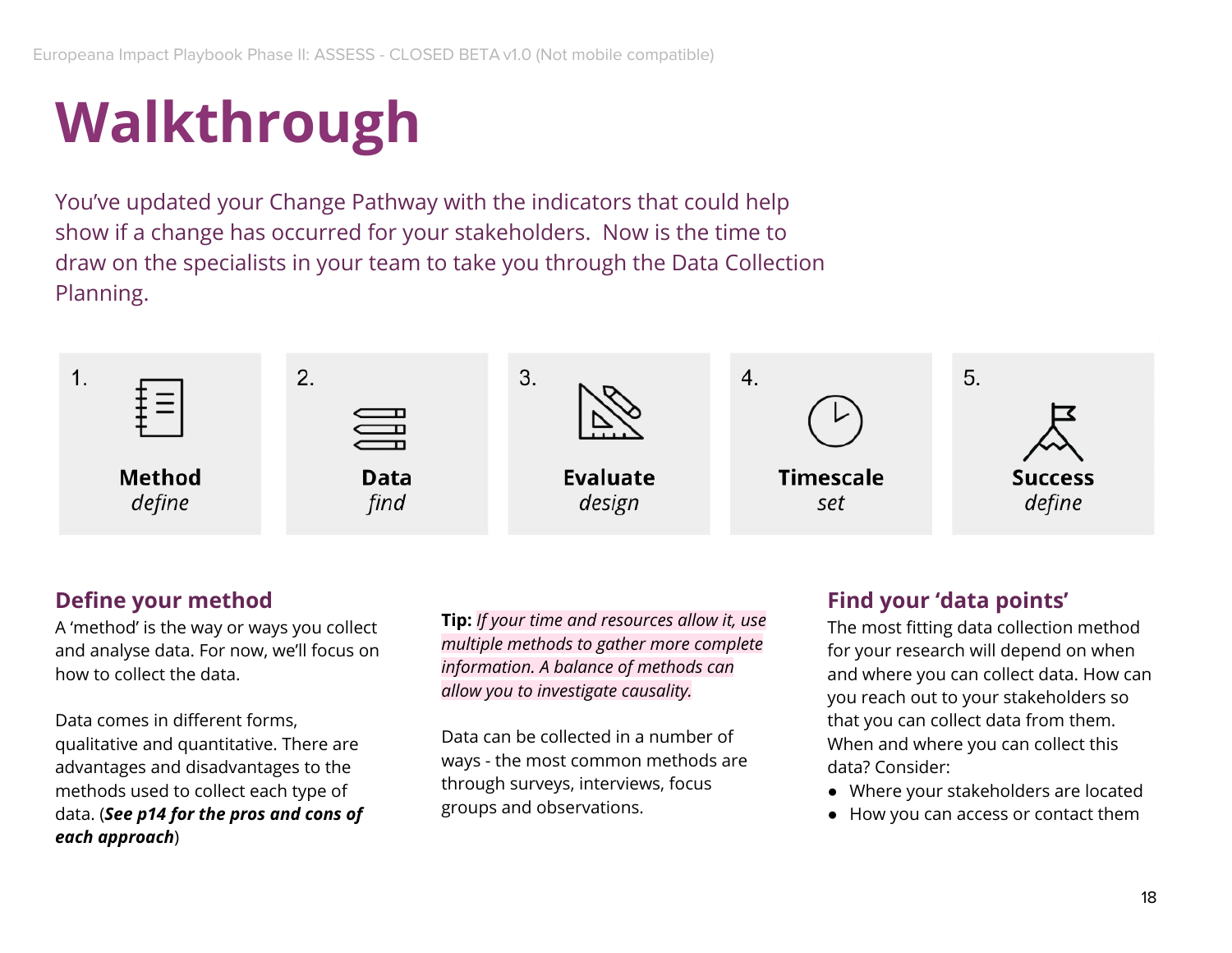● Whether a group or subgroup can be representative of your stakeholder

**Tip:** *Sometimes your stakeholder might not be the one you are able to collect data from directly. For example, asking young children to reflect on how they experienced an activity may be difficult, instead you could interview their parents or teachers.*

To be significant, the data that you collect should reach a set threshold of representation. To help you evaluate if you have reached this, think through your ideal sample.

- What does it look like (both in terms of the range of stakeholders and their characteristics)?
- What do you need as an absolute minimum sample size for your assessment to be representative of your stakeholders?

#### **Determine evaluation design**

If you know how you will collect your data you now need to think about the design of your evaluation.

- Are you going to compare a pre (baseline) and post-situation (endline)?
- Or do you want to continually monitor the effects of your work (and thus collect data on a continuous basis)?
- Are you doing retrospective research (looking back on what happened) focused on a certain time period?
- Will you collect data at multiple points after the activity has finished?
- Or do you only collect data once?

**Tip:** *The data you want to collect is what you will use to tell your story of change. That change can take place over the long-term or short-term. Think about how you can best collect data to reflect this.*

When should you collect data, then? Here we're talking about a longitudinal perspective. Asking people questions about an event that took place a year ago may not give you very reliable information. At the same time, asking people questions too soon after an intervention may lead to you missing out on relevant changes because they have not occurred yet. Therefore, you could collect data from stakeholders in the short-term and long-term, if resources allow.

It is important to bear in mind that impact can take a long time to appear. However, you should be able to show that you've helped create short and medium term outcomes that can help

lead to this impact (see more in the analysis section).

**Tip:** *Think about how you are communicating to your stakeholders about*

*your data collection. You might be able to ensure their participation by telling them why collecting this data is important for you.*

#### **Set realistic timelines**

By now you should have a feeling of what is a realistic timescale to set for your data collection and analysis.

Some methods are more time-consuming than others, depending on the scope and rigour you have decided on. For example, you may want to focus in more depth on a smaller sample of stakeholders, but that will require resources over a long time period. Thinking through what is a realistic timescale for you and your team will help you set a realistic timeline.

**Tip:** *Take the practicalities into consideration, e.g. travelling for face-to-face interviews, sending reminders for online surveys or getting enough people together for a focus group*.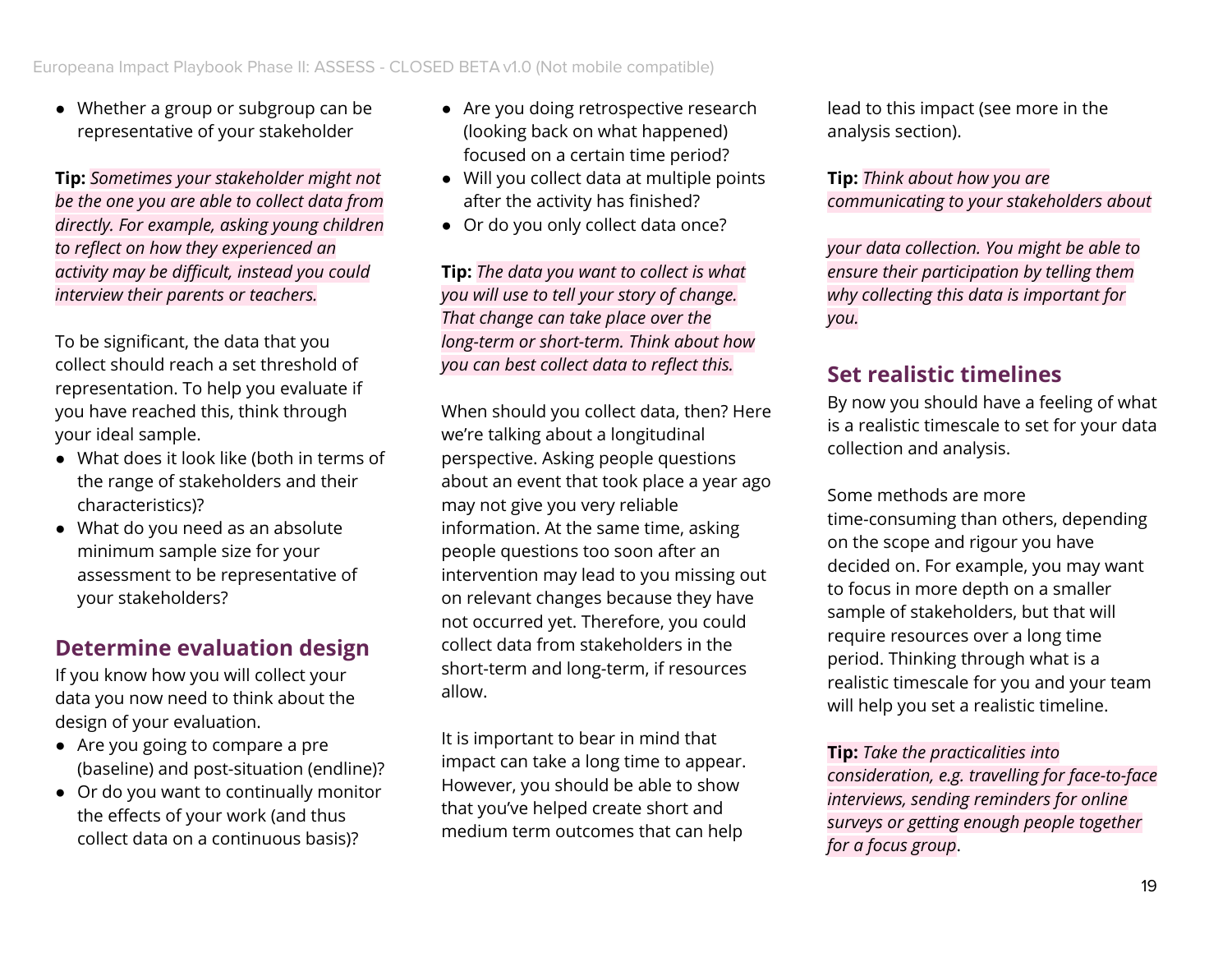After setting the timeline, stay open to revisiting decisions. As you put in place your preparations, you might find things are not going to plan. Being flexible and

open to revisiting decisions you made at an earlier stage can help you navigate past these.

**Tip:** *If you run into problems, you can always look at who you have involved in the process so far. Maybe a team mate can help you open up access to a data collection tool or authorise the resources you need.*

#### **Set your success criteria**

How will you know that your data collection is going to plan? Clearly defined success criteria can help you evaluate progress during data collection, and when it's time to change it.

**Tip:** *Use your team to help you set and agree your success criteria. Collectively agreeing these helps keep your team involved during the data collection step.* It can also help you think through what kind of contingency plans you can put in place if data collection doesn't go to plan.

Before you move onto the next step, take a final moment with you team to check;

- do your indicators still make sense in relation to the outcomes?
- has your perspective on our priority outcomes changed?
- when is the best time to collect the data? Are you missing any opportunities?
- will your sample size give us valid results?
- is your timeline manageable?

#### **Success criteria vs goals**

*Whichever way you look at it, you'll want to set some markers that help you evaluate your progress.*

*Success criteria* identify the specific achievements you must meet in order to be successful. To put it another way, if you don't meet your success criteria, the activity you are applying them to fails.

*Goals* are general achievements that you should meet.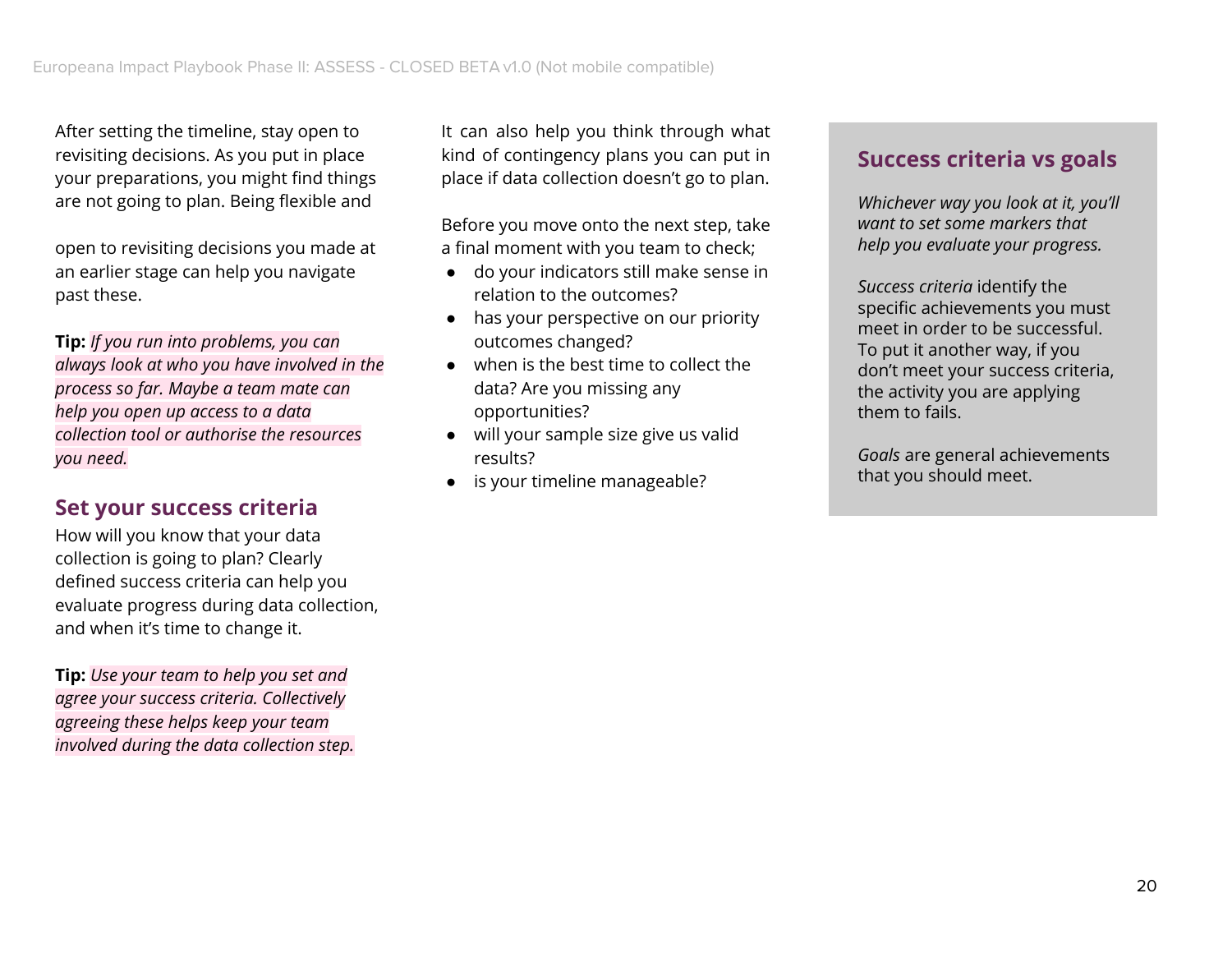### <sub>Do</sub> Data collection methods

Feeling rusty? Read our refresher on the different types of data and methods for collecting it before you make your decisions.

You or someone in your team might be familiar with the data you want to collect. Or know which methods work well for your audiences. But before you decide on your data collection methods, remind yourself of the options available to you.

#### **Primary or secondary data?**

Is the data collected by your organisation for this purpose only? Then it's primary data. Secondary data describes data that has been collected by another organisation or for a different purpose.

#### **Be inspired by other people's data**

Not only is secondary data already gathered, but it's also a great source of inspiration. It can be a great starting

point for your research as the hard work has already been done by others.

**Tip:** *Determine how reliable a dataset is before you decide to use it in your own work*.

> **Looking for data about the European cultural heritage Sector?**

 $\sqrt{2}$ 

Browse through the ENUMERATE Observatory they've been collecting data about the state of the digital cultural heritage sector since 2013.

#### **Common approaches to collecting primary data**

There is a wide range of data collection methods you can choose from - too many for us to list. But we've made a start and shared with you a few of the most common data collection methods.

#### **How do you choose the right method?**

Check out Social Impact Navigator's guide to data collection methods, with a table showing which method works best in different circumstances.

 $\left( \mathbf{v} \right)$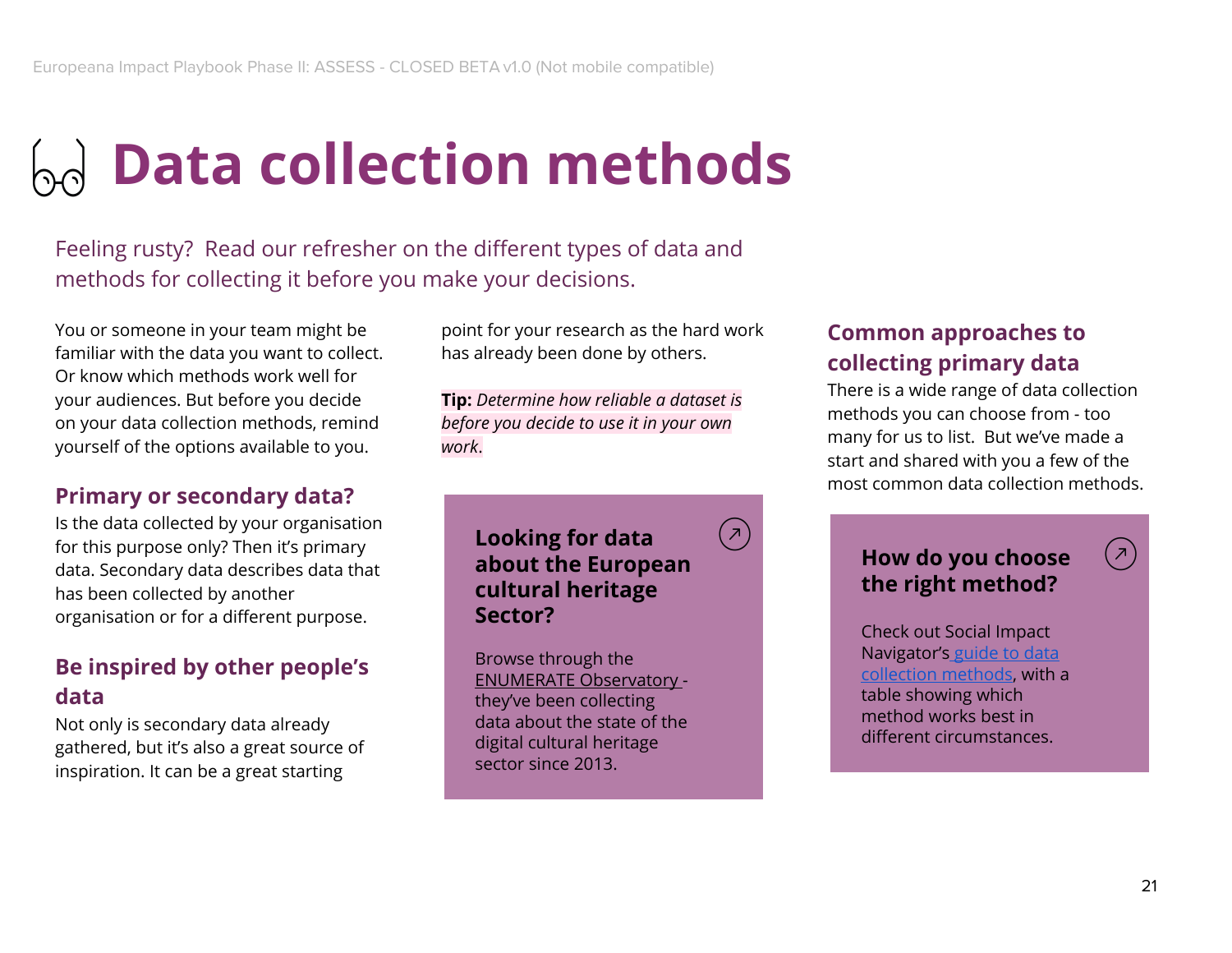| <b>Method</b>       | <b>What</b>                                                                                                                | When                                                                                                                                                                                    | <b>Advantages</b>                                                          | <b>Disadvantages</b>                                                                            |
|---------------------|----------------------------------------------------------------------------------------------------------------------------|-----------------------------------------------------------------------------------------------------------------------------------------------------------------------------------------|----------------------------------------------------------------------------|-------------------------------------------------------------------------------------------------|
|                     |                                                                                                                            |                                                                                                                                                                                         | Low cost                                                                   | Bias due to self-reporting                                                                      |
|                     | A good method<br>to ask the same<br>questions to a<br>large amount of<br>people                                            | If you want to ask a lot of people the<br>same easy-to-answer questions to<br>effectively compare experiences and<br>get a good high-level overview of what<br>change occurred for them | Large sample                                                               | Low response rate                                                                               |
| <b>Survey</b>       |                                                                                                                            |                                                                                                                                                                                         | Wide reach                                                                 | Inflexible                                                                                      |
|                     |                                                                                                                            |                                                                                                                                                                                         | Can be anonymous                                                           | Misses context in answers                                                                       |
|                     |                                                                                                                            |                                                                                                                                                                                         | Easy to analyse                                                            | Responses may not be completed or valid                                                         |
|                     |                                                                                                                            |                                                                                                                                                                                         | Can be multilingual                                                        |                                                                                                 |
|                     |                                                                                                                            |                                                                                                                                                                                         | In-depth answers                                                           | Time consuming                                                                                  |
|                     | Face-to-face or<br>phone<br>conversation to<br>gather deep<br>insights,<br>first-hand<br>experiences or<br>expert opinions | If you are interested in gaining more<br>context and understanding of your<br>stakeholders (e.g. to better interpret<br>quantitative data)                                              | Also open to people with low literacy<br><b>skills</b>                     | Need to train interviewers                                                                      |
| <b>Interviews</b>   |                                                                                                                            |                                                                                                                                                                                         | Opportunity to explore unknown or<br>sensitive issues in more depth        | Interviewer bias<br>(learn about being biased as an<br>interviewer and how to avoid this: link) |
|                     |                                                                                                                            |                                                                                                                                                                                         | Generally people are willing to<br>participate                             | Sensitive issues can be challenging for the<br>interviewer                                      |
|                     |                                                                                                                            |                                                                                                                                                                                         | Flexibility in the questions you pose                                      | Difficult to compare between interviewees                                                       |
|                     |                                                                                                                            |                                                                                                                                                                                         | No literacy requirements                                                   | No privacy or anonymity                                                                         |
|                     | Group discussion<br>to stimulate<br>conversation<br>about a (range of)<br>topic(s)                                         | If you are looking for a better<br>understanding of an issue that is<br>shared by multiple people and you<br>assume the group dynamic will give you<br>additional relevant information  | Opportunity to explore complex issues                                      | Difficult to bring together a balanced and<br>representative group of participants              |
| <b>Focus groups</b> |                                                                                                                            |                                                                                                                                                                                         | Different stakeholder perspectives                                         | The strongest voices are likely to<br>dominate the conversation                                 |
|                     |                                                                                                                            |                                                                                                                                                                                         | Conversation between participants can<br>give you more insights and nuance | Need a skilled and sensitive group leader                                                       |
| <b>Observation</b>  |                                                                                                                            | If you do not just want to ask people                                                                                                                                                   | Real-life insights                                                         | Only gives you a snap-shot of the full                                                          |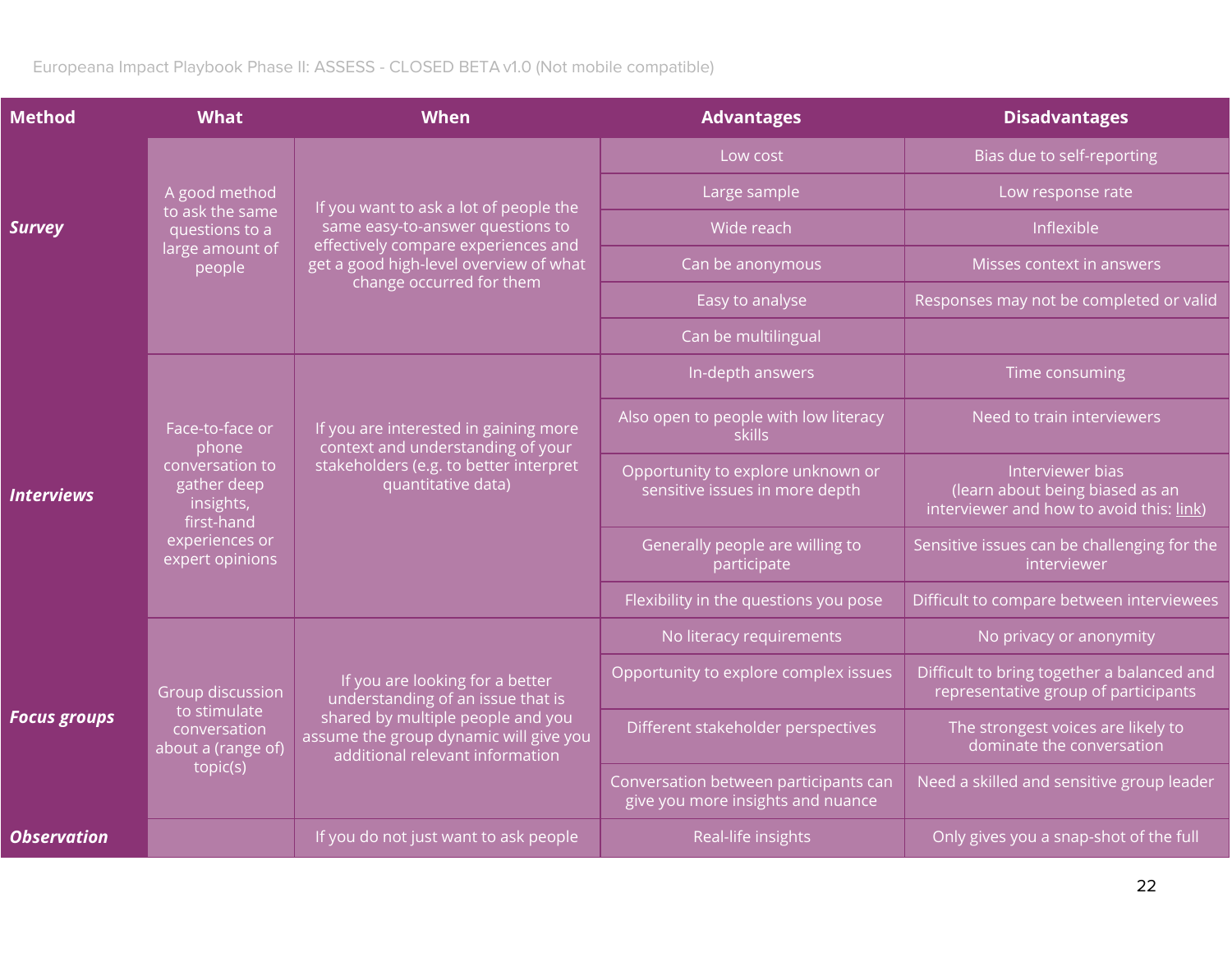Europeana Impact Playbook Phase II: ASSESS - CLOSED BETA v1.0 (Not mobile compatible)

|                                                                                                           | about how they do or experience                                                                         |                             | situation                                                                             |
|-----------------------------------------------------------------------------------------------------------|---------------------------------------------------------------------------------------------------------|-----------------------------|---------------------------------------------------------------------------------------|
| Extensive<br>description of<br>what is<br>happening by<br>observing people<br>in their natural<br>setting | something but rather see it with your $^\prime$<br>own eyes to get a better idea of their<br>experience | Provides context and nuance | Observer judgement (Learn about<br>observer judgement and how to avoid<br>this: link) |
|                                                                                                           |                                                                                                         |                             | People may change their behaviour when<br>observed                                    |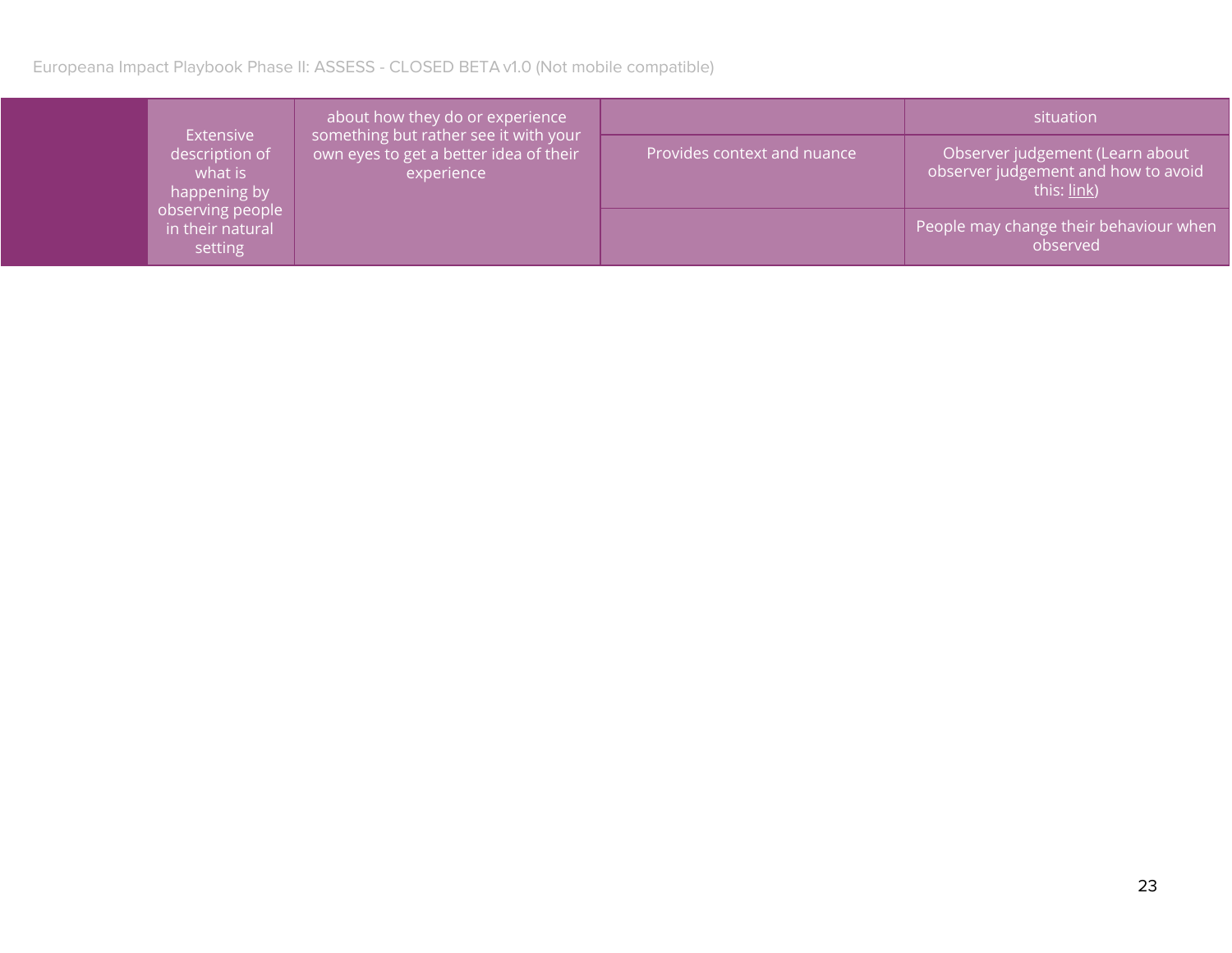### **Case Study: Getting the**  $\circ$   $\circ$   $\circ$ **Questionnaire Right**

While NLW and Wikimedia both valued their collaboration, little evidence was collected on the impact of the collaboration. So when NLW was invited by Europeana Foundation to conduct an impact assessment on their work, Jason Evans and his team took the opportunity and designed an impact assessment.

In 2015 National Library of Wales (NLW) began working with Wikimedia UK and appointed a 'National Wikipedian in Residence'. In 2017, Jason Evans, was appointed as the permanent 'National Wikimedian' at NLW with the aim to bring the collaboration forward into the future. NLW developed a range of different Wikimedia-based activities and thousands of Wikipedia articles were published since Jason took up his residency.

While NLW and Wikimedia both valued their collaboration, little evidence was collected on the impact of the collaboration. So when NLW was invited by Europeana Foundation to conduct an impact assessment on their work, Evans and his team took the opportunity and designed an impact assessment.

#### **Wicipobl**

The focus of the assessment was to understand the impact of the *Wicipobl* project. Wicipobl, Welsh for 'Wiki-People', covers a range of Wikimedia-based activities focused around the library collections at the National Library of Wales. The project focused around the release of 4,862 Welsh portraits to Wikimedia Commons and associated metadata to Wikidata, with an emphasis on improving access to Welsh language content and providing opportunities for the public to engage through the medium of Welsh.

#### **Design of the assessment**

For Evans the objective of the assessment was not only to prove the impact of working with Wikimedia, but also to encourage other stakeholders to partner with Wikimedia.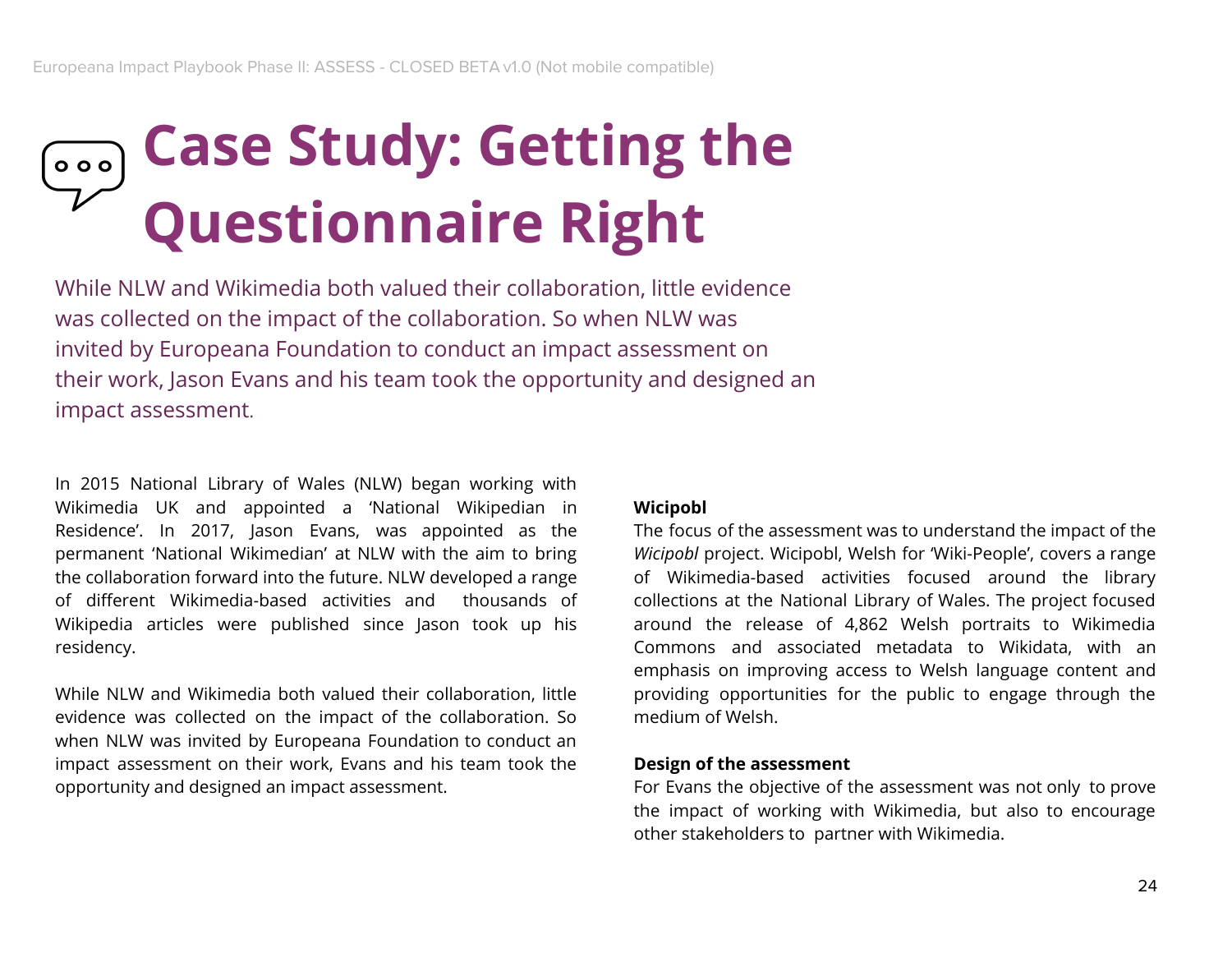The team used the Playbook Phase I to plan and design change pathways with measurable outcomes. Initially NLW followed the Impact Playbook to the letter, but they slowly adapted the process. As Evans notes; *"as we became more familiar with the Playbook we felt a little bit more confident and adjusted the process to suit our own needs better."*

#### **Validation is important**

In order to collect new insights and evidence the team decided to collect data from a number of key stakeholders; students and teachers. Evans and his team developed a questionnaire. The team learned a lot from the data collection process.

As soon as Evans and his team put out their questionnaire they started to receive suggestions for adding additional questions to complement their research: *"That was quite frustrating because you only have one opportunity to put the right questions out there and ask respondents for their input."*

Initially the team also did not test their questionnaire on stakeholders or potential respondents. In hindsight they realised that this a key step that they probably will include in the process next time, as testing *"(...) does not only validate the questions you want to ask, but might lead to suggestions for other questions as well."*

#### **Improving the engagement of responses**

The team faced some challenges with regard to the engagement of respondents during data collection. The quality of responses the NLW received was not always very high. Evans: *"Students for example were really good at filling out the questionnaires, while teachers filled it out really quickly and did not really think their answers through. For example, they skipped open questions and only ticked the boxes."* This had an effect on the quality of the data set. For the next impact assessment Evans and his team will therefore focus on improving the engagement of stakeholders in filling out the questionnaire.

*TIP: SurveyGizmo has shared some tips to get better answers (link)*

#### **Future full of impact**

Although the Wicipobl impact assessment is now published, the impact work of the NLW is not finished yet. Evans explains: *"We want to use the Playbook for future projects, make it part of the way we work."* However, this does not mean every project that the NWL conducts, will undergo a complete impact assessment. *"We might use a cutdown version of the workshops and goals, and write a smaller report. If we ask the same kind of questions and the structure is similar, we can see the patterns and the impact over multiple projects."*

Interested in reading the full impact report of NWL? **Check out the** *Wicipobl Project Impact Report* **(link)**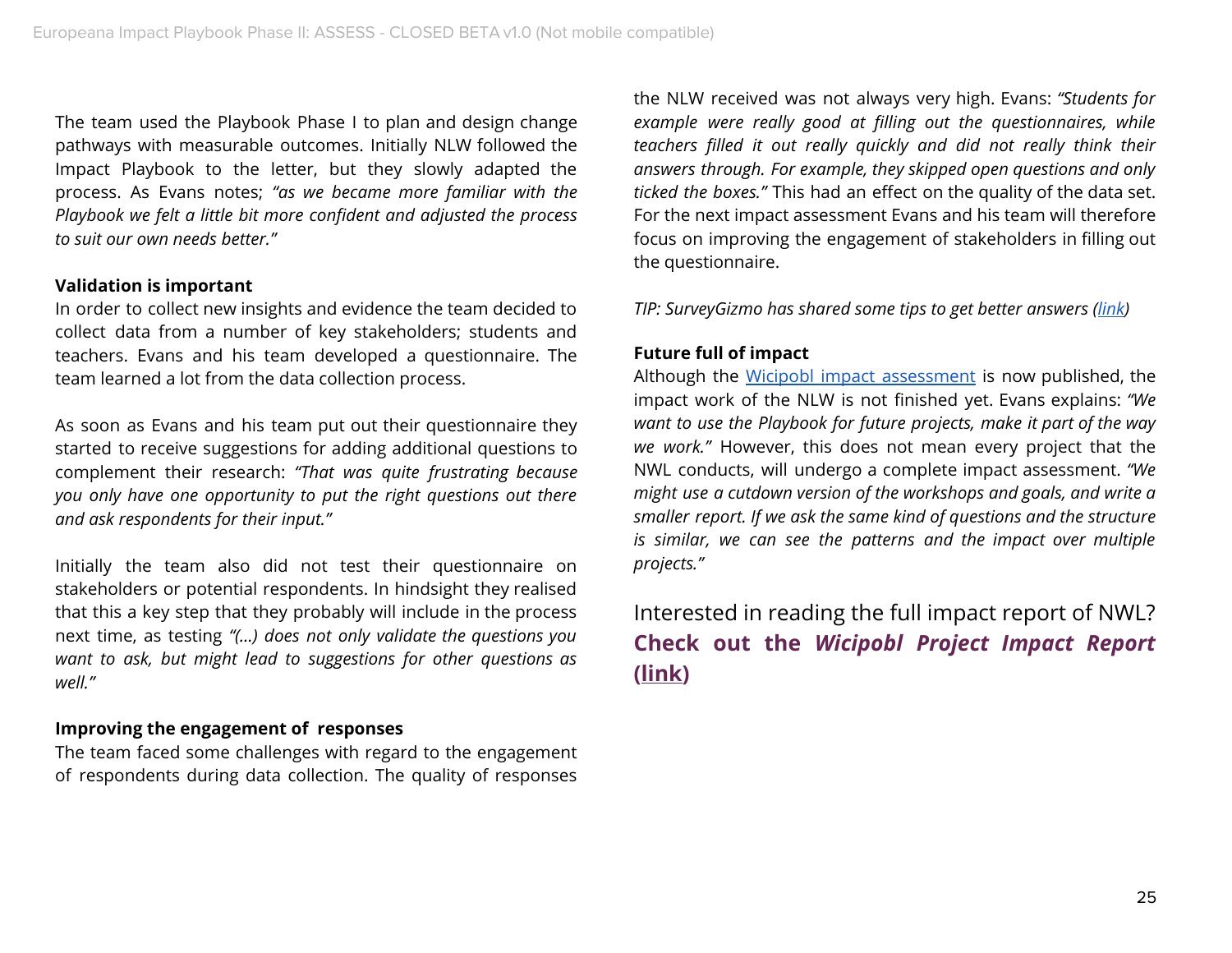## **Writing a good questionnaire**

We've all filled in questionnaires, but what are the tips and tricks that can make your questionnaire stand out and encourage people to fill it in?

#### **Start with who you are**

Make a connection with the reader and introduce yourself!

Take a look through our list of ideas of things to include:

- Who are you and your organisation?
- Why are you conducting this survey?
- What will you do with the results?
- How long will it take to fill in?
- What is the deadline for completing it?

**Tip!** *Make sure you respect your readers' data and describe what you are going to do with the data, ensuring you obtain their consent where necessary. Take a look at the UK's Economic and Social Research Council (ESRC) ethics guidance and ensure that you follow the right data collection practices applicable in your country.*

#### **Use a fresh pair of eyes**

Ask your colleagues to take a look at your survey. Is it collecting the data you really want to know?

#### **Review checklist!**

- ❏ Are the questions clearly and consistently phrased?
- ❏ Are your questions leading the stakeholder to give you the answer you desire? (avoid this at all costs!)
- ❏ Have you used similar scales or styles throughout your survey?
- ❏ Are all the questions relevant for every respondent?
- ❏ Have you made sure the reader understands what they have to do for each question?
- ❏ Should you make any questions obligatory?
- ❏ Are your questions short and clear? (don't ask two questions in one!)
- ❏ Is your language clear for all stakeholders? Have you avoided colloquial phrasing or terminology?
- ❏ Does your question order make sense? (You might want to start with simple questions and end with more challenging ones, or you might want to cluster similar questions together)
- ❏ Will you use all of the data you'll collect? Applying this test will help you eradicate unnecessary questions.
- ❏ Is your survey short and accessible? (if it must be long, explain why it's necessary)
- ❏ Will multilingual options encourage better response rates?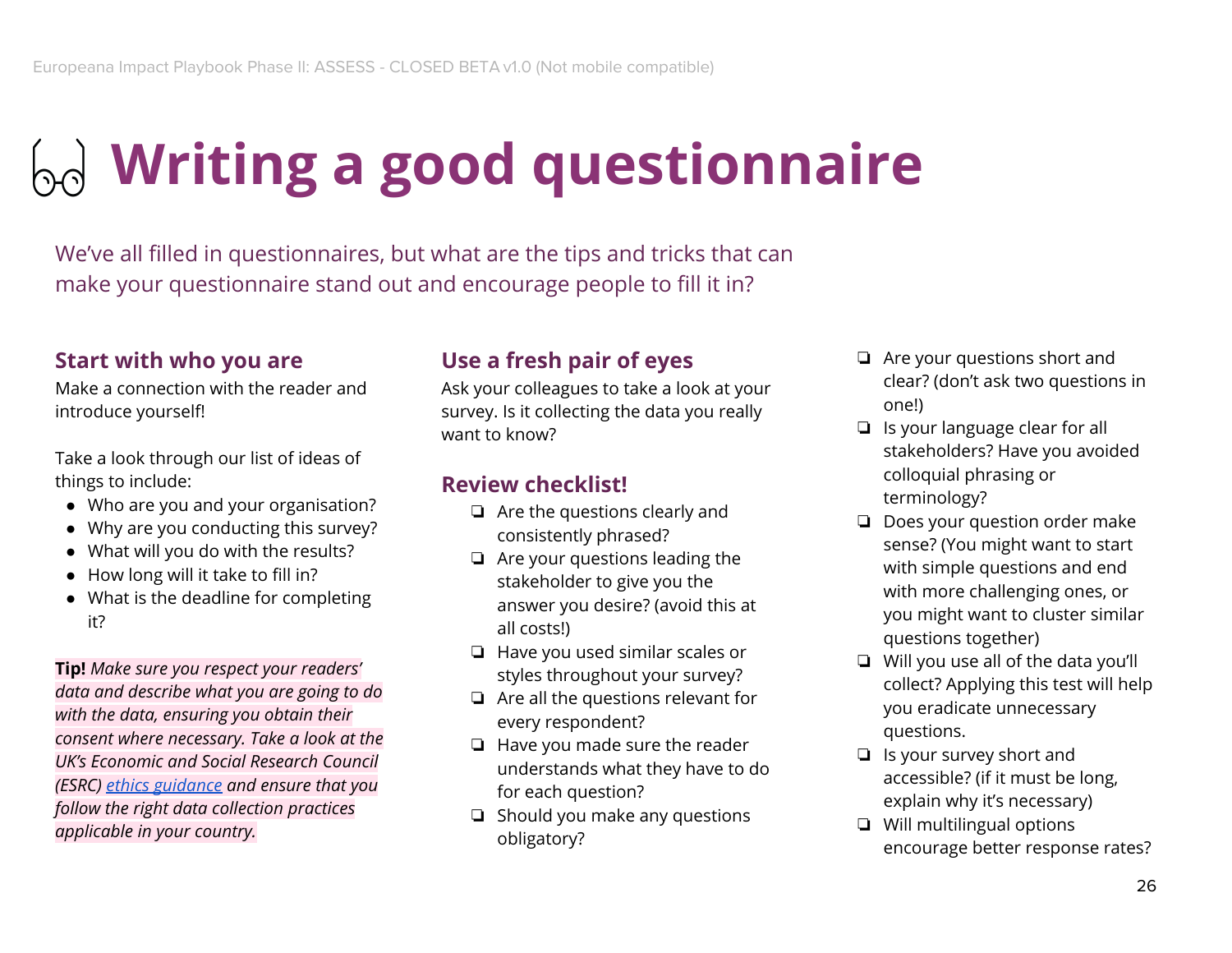❏ Can someone unfamiliar with your work test your survey? (the less familiar they are, the better insight you can get into how the survey works)

The more you think this through, the better your survey will be. If your data collection is time-sensitive, this might be the only opportunity to collect these answers, so make sure that every question counts!

#### **Ask for help**

Asking the right questions is never easy. If you are finding writing your questionnaire is more difficult than you anticipated, don't worry, you are not alone.

There are a wide range of online resources you can consult that can help you with advice on how to phrase questions, as well as how to structure or not - the type of data you want to collect.

#### **Consult a question bank**

Check out the bank of questions provided by SurveyMonkey for ideas and examples you can use, refine and be inspired by.

**How to ask a question about wellbeing?**

Warwick University developed a wellbeing scale that can help you explore how to ask those tricky questions about how someone feels about their wellbeing.

#### **Read writing guides**

 $\overline{z}$ 

● Survey Monkey's Writing Guide can walk you through the process for developing a great questionnaire.

**NCVO Knowhow** provides tips on how you can refine your approach to writing.

#### **To use, or not to use, validated scales**

*A validated scale has been tried and tweaked by academic researchers, using representative samples.*

Using validated scales in data collection is an advanced way to refine your approach. Having undergone academic rigour, they can be used as a reliable approach to collecting data in a structured way.

Consider using a validated scale if you want to be sure that your questions will give the information you are looking for to the same standard used in academic research.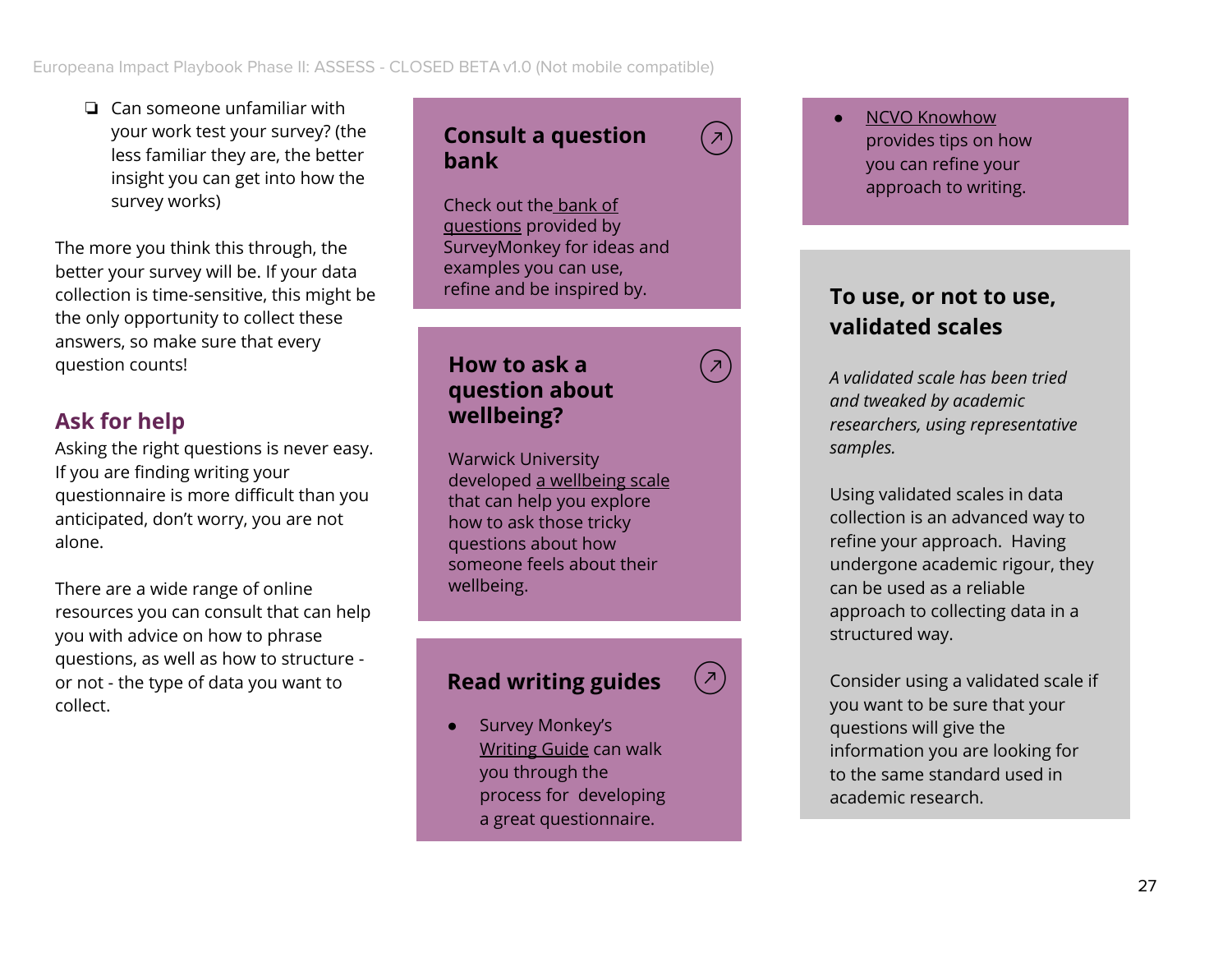### **Interview etiquette**

Interviews might seem simple to execute, but to get the most out of them you need to do some work to get them right.

#### **Start with who you are**

Make a connection with the stakeholder and introduce yourself. Tell them:

- What you'll do with the data
- What it's for (e.g. will it inform a report, will this report be published)
- Whether or not what they say will be anonymous (and if not, how they will approve your use of the data)
- How long the interview will take
- Whether or not the interview will be recorded - you must always ask for their consent
- That they have the right to stop the interview at any time

**Tip:** *Take a look at the UK's Economic and Social Research Council (ESRC) ethics guidance and ensure that you follow the*

*right data collection practices applicable in your country.*

#### **Structured, semi-structured or unstructured?**

There are different benefits from your interview approach. A structured interview relies on predefined questions, and you will ask these questions in a fairly strict manner. In a semi-structured interview, you may have predefined questions, but the approach will be more conversational.

You may rely instead on the Change Pathway, and ask questions relating directly to this. In an unstructured interview, you can be more spontaneous in your questioning. However, for the purposes of your impact assessment, we think this might not be the most useful

approach, as this is something most commonly used in preliminary research (where you are not investigating specific change).

We recommend that you keep your interviews informal and enjoyable. You and the interviewee will enjoy the process much more and, in our experience, you'll learn much more too if the interviewee feels that it's an open and respectful setting.

#### **Avoid leading questions**

It might sound obvious, but don't lead your interviewee into positions where you encourage them to agree with you. If they don't answer a question, think about how you might ask it in a different way, but don't push the subject.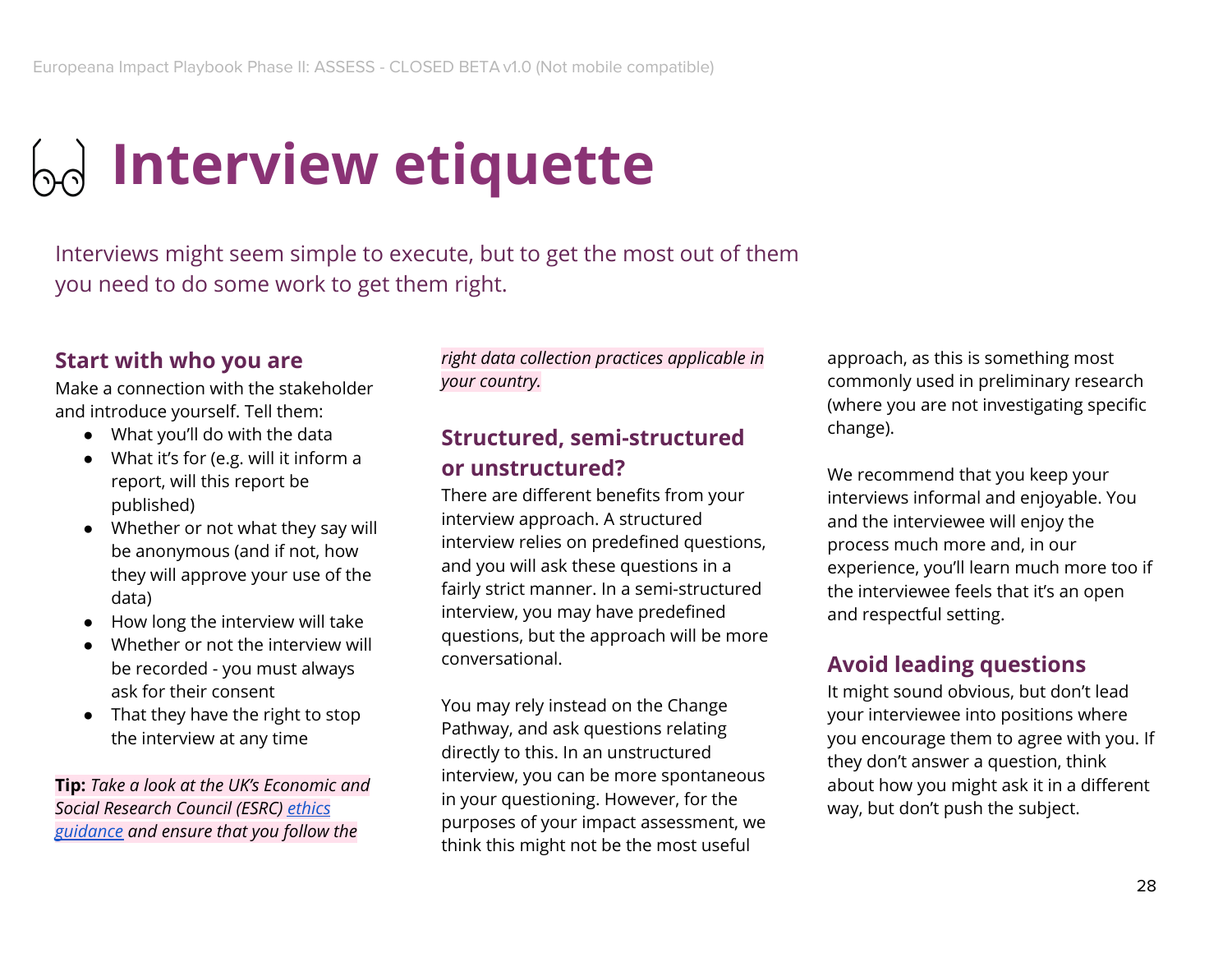#### **Don't forget to look out for unexpected outcomes**

You might something unexpected. This is a great opportunity to learn more about the impact of your work for your

stakeholder! Ask your interviewee to explain their point of view.

**Tip:** *Some easy questions that have brought out some interesting data for us include:*

- *● What was the biggest success/challenge for you?*
- *● Is there anything else you want to share that I haven't asked you about?*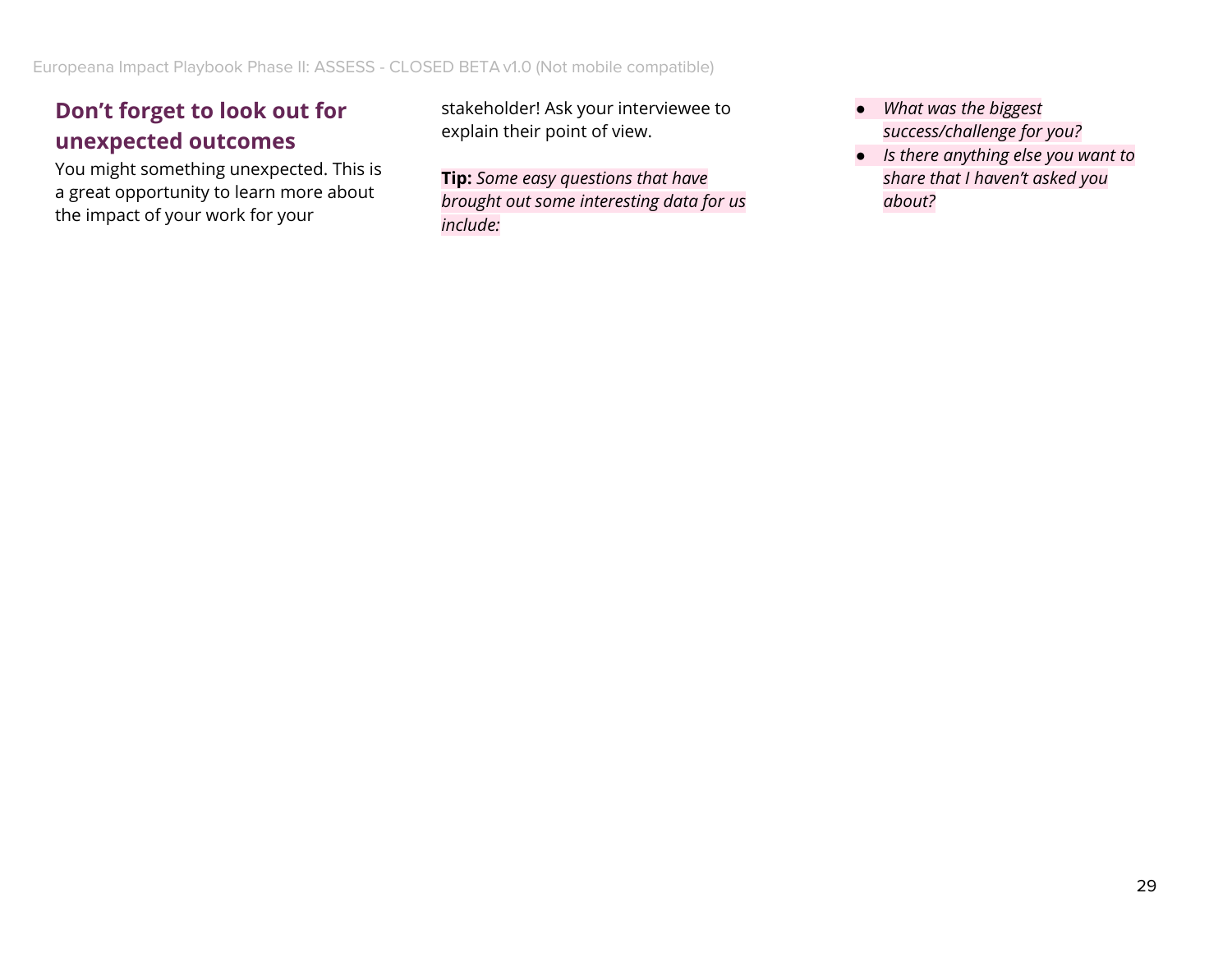### **II.4 Data Collection … Go!**

With your data collection plan in hand, all that remains now is to collect the data you need (with some review points along the way!).

| Who                 | You                                                             |  |
|---------------------|-----------------------------------------------------------------|--|
| <b>Why</b>          | You'll need to collect the data as you've outlined in your plan |  |
| Time needed         | Depends on your data collection plan                            |  |
| <b>Your results</b> | $\Box$ The data                                                 |  |
|                     | $\Box$ Back-ups of the data                                     |  |
|                     | $\Box$ Colleague buy-in to the preliminary results              |  |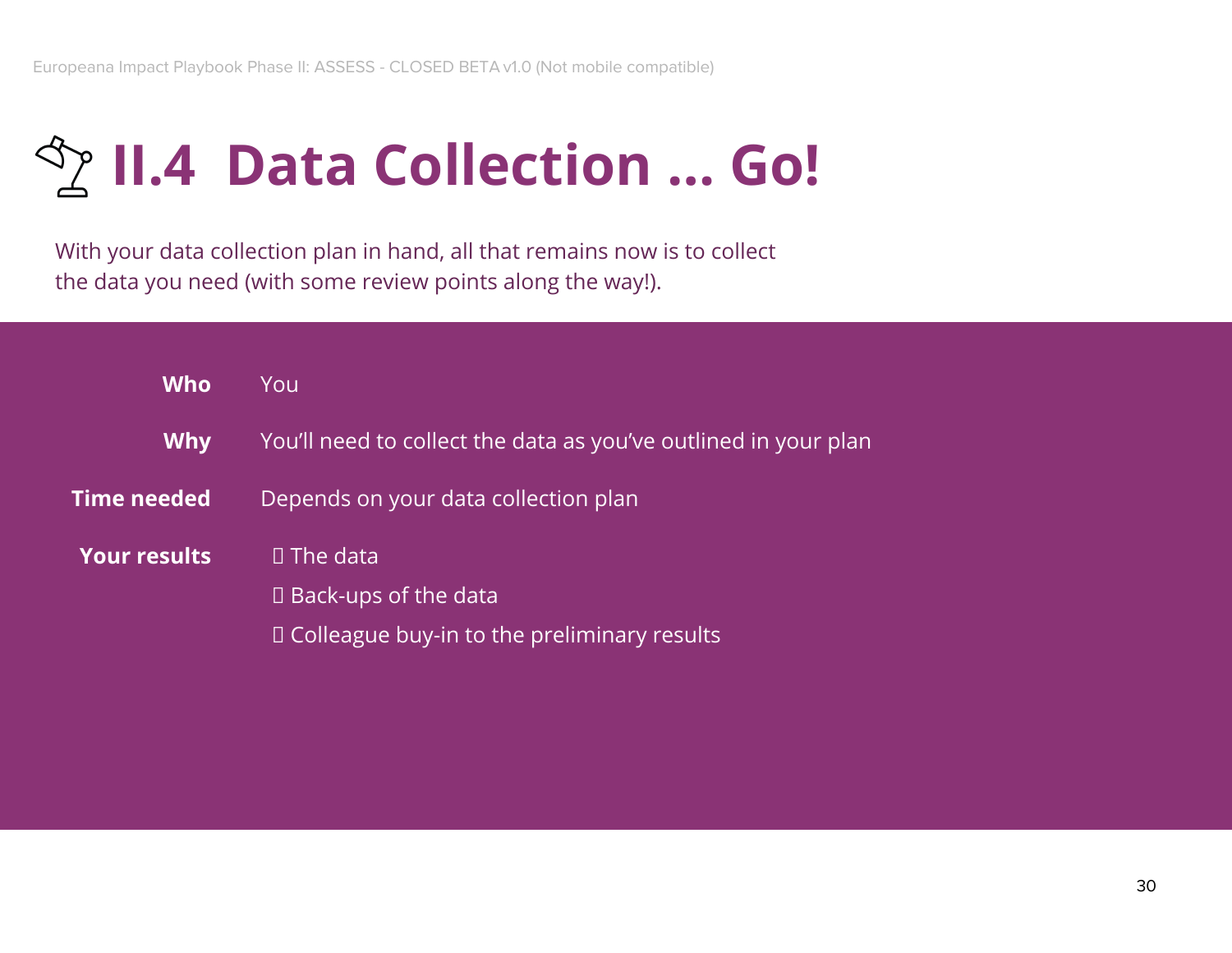### **Walkthrough**

You're well on your way to collecting the data you need. You'll want to keep a check on progress, be patient and be diligent to ensure you get the data you are looking for, whilst leaving room for tweaks to your approach.



You've set your data collection in motion and now you need to wait. While you're waiting, you should check in with the data collection from time to time. Browse through it to ensure that it is what you are looking for.

#### **Monitor progress**

Check in on the progress of the data you are collecting from time to time.

- How are you performing against your success criteria?
- Is the data of the quality you are looking for?

● Do you need to refine your approach?

**Tip:** *Keep your team keen. Sharing a selection of results periodically before you have all the data collected can help keep your team motivated. You could share*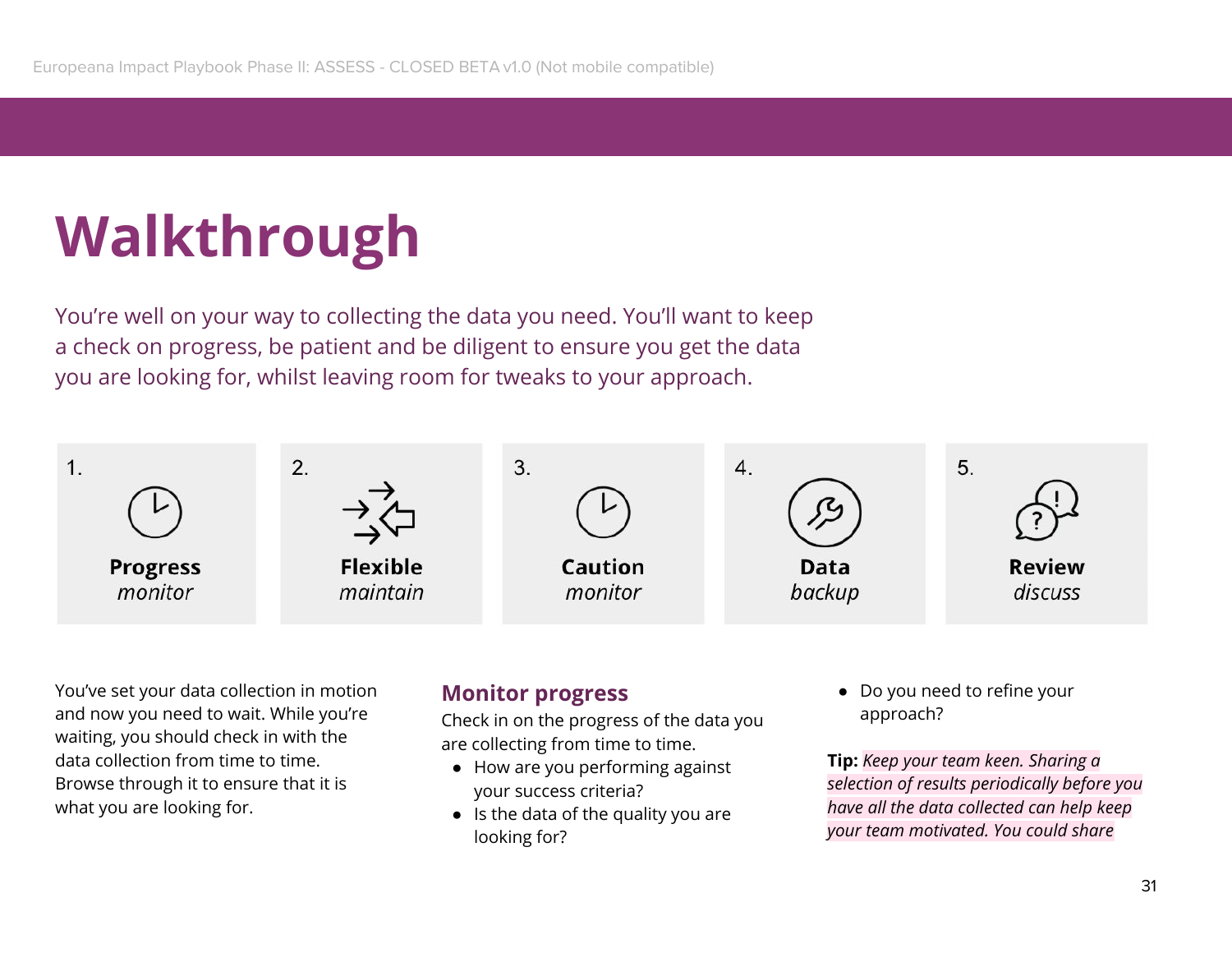*some interesting anonymised quotes or preliminary results (some data collection software does some analysis automatically and you can download this as a PDF).*

#### **Stay flexible**

Sometimes plans need to be adapted. Maybe things aren't going to plan, or something has changed since your plans were made, or you learned something you wish you'd known earlier in the process.

**Tip:** *It can be tempting to jump at every new data collection opportunity that might emerge, but always keep in mind the resource you need to collect and analyse the data. Remember that quality is more important than quantity.*

Keeping an open mind towards adapting your approach will help you manage these challenges.

#### **Remain cautious**

Being adaptable can be a good approach, especially if things are not going to plan. But you also need to be cautious so that you don't make changes which have a significant effect on your research.

**Tip:** *It can be tempting to make changes to how you collect your data, and even which data you collect. If you do make changes, take the time to work through how these changes will affect your data collection, and what conclusions you can draw from them.*

#### **Make a backup**

Always keep the original master data in a safe backed-up place. Export data out of proprietary tools into a neutral format supported by multiple tools (like an Excel spreadsheet).

Things to consider:

- Do not alter the contents of the master files of collected data.
- When you clean, reformat or otherwise modify the data, always do so from a copy of the master data.

#### **Review point**

- Do you have the data you need, for example, in terms of the quality of data or the sample?
- When will you stop collecting data?
- Do you need to send any reminders or survey any other stakeholders?
- Have any new data collection points emerged? Should you pursue them?
- Have you planned for the time you'll need to transcribe any interviews?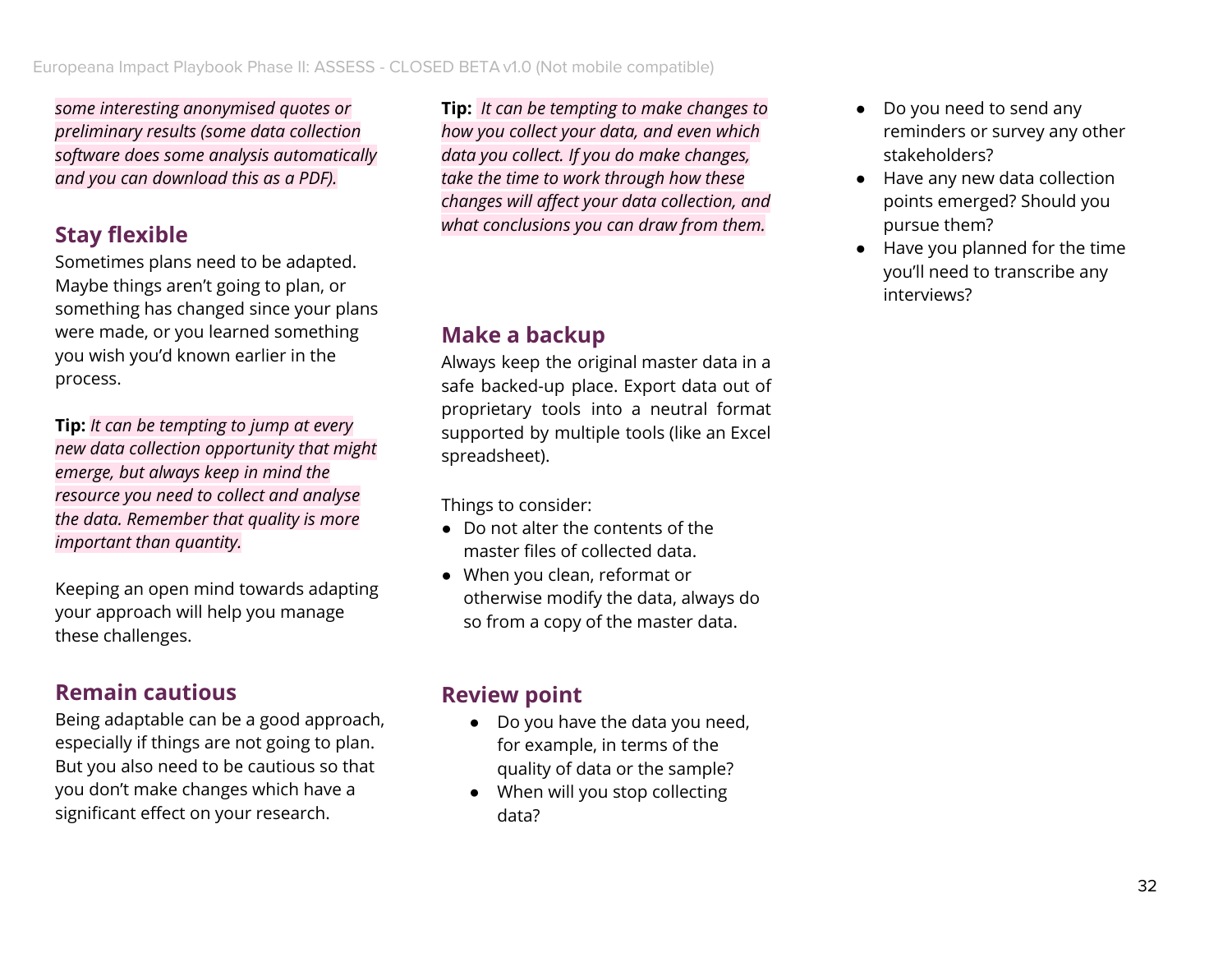

So you have the data in front of you. It's time to crunch the numbers and look through any qualitative data you've collected, noting any trends and interesting responses.

| <b>Who</b>          | You                                                                                                                                                          |  |
|---------------------|--------------------------------------------------------------------------------------------------------------------------------------------------------------|--|
| <b>Why</b>          | Collecting the data isn't enough; now you need to analyse it and<br>look for any signs that change has occurred for your stakeholders                        |  |
| <b>Time needed</b>  | Plenty - it depends on how much data you have                                                                                                                |  |
| <b>Your results</b> | $\Box$ Information that illustrates if change has occurred for your stakeholders<br>$\Box$ An understanding of the benefits and limitations of your approach |  |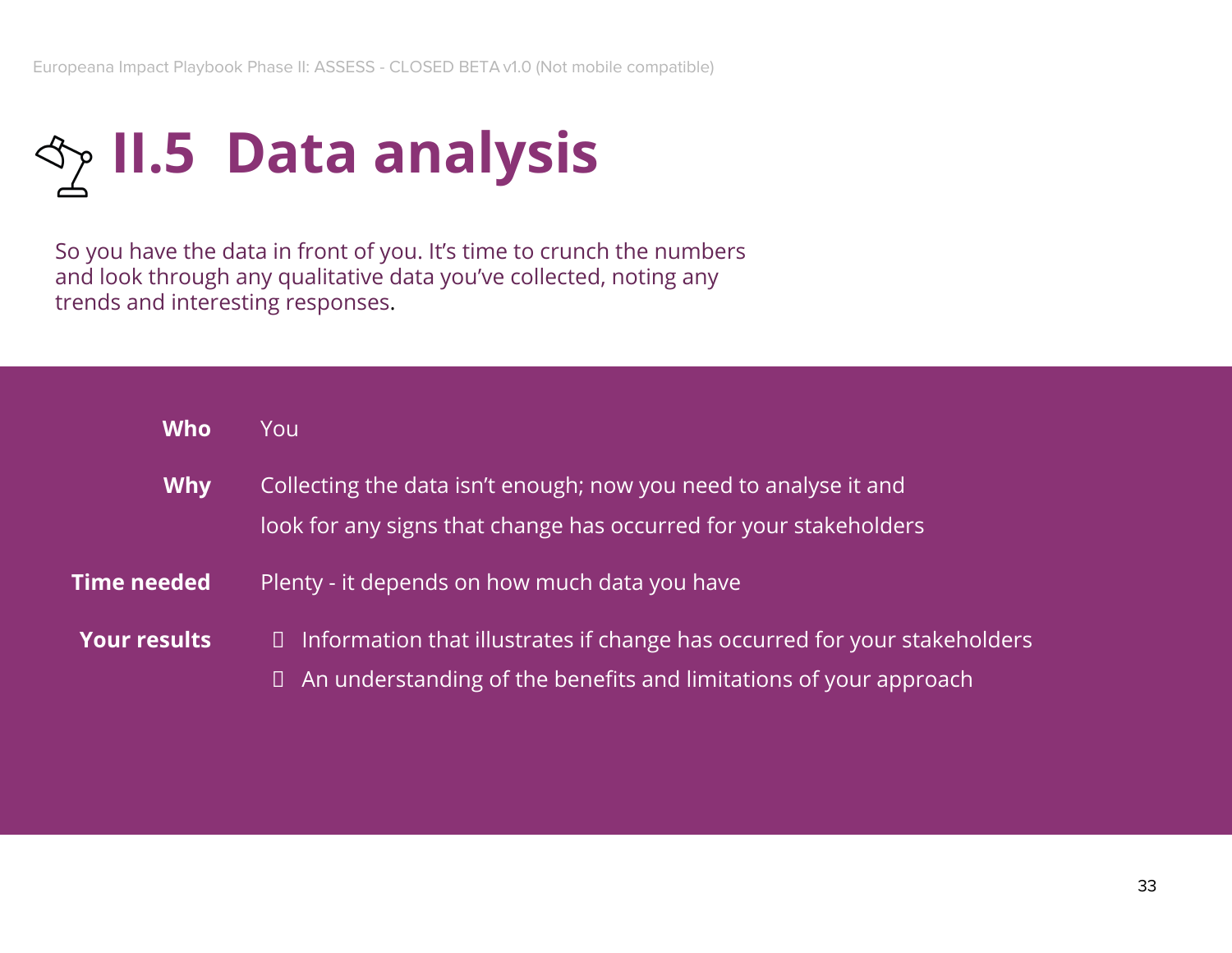### **Walkthrough**

Nearly there! It's time to take a deeper look at your data.



Now you've collected the data you need, it's time to dive into it and see how it contributes to your impact assessment. In this step you'll be looking through the data to see what's relevant, what's not and using some tips to help you analyse it.

#### **Recap**

To keep your analysis phase lean and help you prepare your data, revisit the outcomes of Phases I and II so far.

**Tip***: Reminding yourself of key actions taken so far will help you prepare your data for analysis with your team.*

Before you prepare your data, take some time to refresh your memory:

- What was the research question?
- Why did you decide to undertake an impact assessment?
- What are the outcomes and impact you are looking for evidence of?
- Which methods of analysis did you plan to undertake in this phase?
- Did you make any decisions during the data collection step which you need to consider in the analysis?
- Did you meet your success criteria?

**Tip**: *Have to hand a printed copy of your change pathway and in particular, the outcomes and indicators.*

#### **Prepare your data**

Now it's time to review and prepare your data so that it's ready for you and your team to analyse.

Expect to spend some time looking in depth at what you have collected to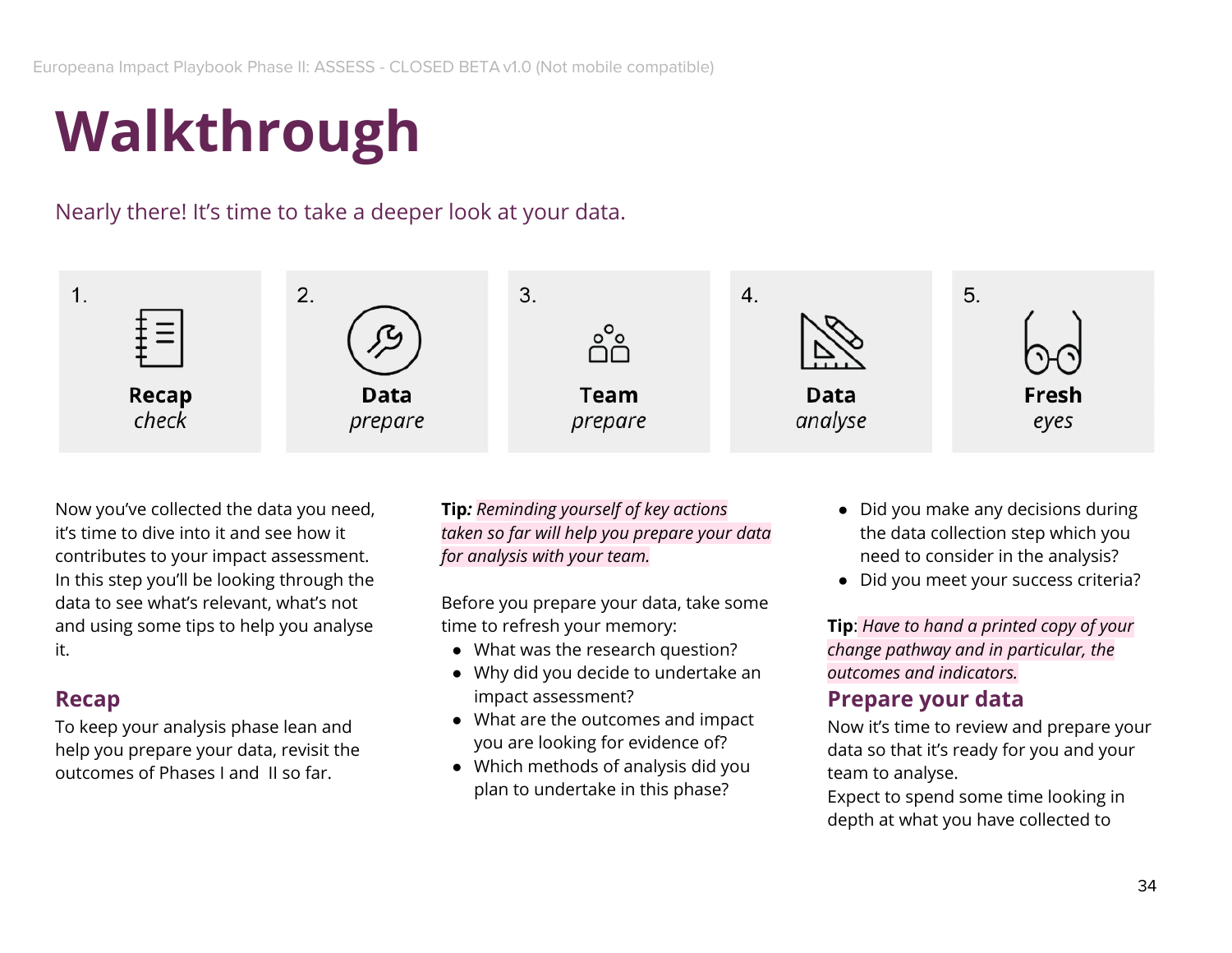ensure that it meets your own quality standards.

- Is it incomplete or spam?
- Does your data meet your success criteria?
- Is it in a good format to enable collective review with your team?

Consider whether you will delete incomplete responses or whether some data is more important than all the data you need from each respondent. **You should make notes of the decisions you have taken about your approach, because you'll need this when you are writing about your process.**

#### **Prepare your team**

You've kept your team informed during each of the steps, and now it's time to bring them back to the table and get their input on the data that has been collected.

The next blocks can be performed by a single data analyst, a pair of specialists working together or an entire team. It is helpful if everyone involved in the data collection is also involved in the data review. Remember, you are the expert in your work but that doesn't mean you are the expert in data analysis. This stage

always benefits from the input of others, to help validate your results.

**Tip:** *At least one person on your team should know the dataset inside and out and be able to guide others through it.*

#### **Data analysis**

You've finally arrived at the point where you can analyse your data! We recommend you block out a long chunk of time so that you can pay maximum attention to this stage.

Now that you have prepared the data, it is time to see how rich it is by making sense of it and looking for patterns.

Evaluating quantitative data requires a different approach to evaluating qualitative data as both lead to different types of information. Your approach will also depend on the skills and resources available within your organisation. When it comes to analysing quantitative data, sometimes calculating percentages or averages will suffice, and complex statistical analyses are not necessary (or possible within the skillset of your team).

#### **Working with qualitative data**

A lot of the data you've collected might be qualitative. This can be initially very overwhelming; a short interview can still create pages of data.

We use have found the following steps useful:

- 1. Read the data you have collected.
- 2. Mark ('code') any interesting points that emerge (e.g. interesting points of view or quotes) on your first read. You can 'code' the data by creating a set of references you are looking for in the data, e.g. learning objectives (learned something new), that are drawn from your outcomes and indicators.
- 3. Re-read the data again, and mark any new information that didn't seem so important. The more you read the data, the more you might find, especially if you have collected multiple viewpoints that you can compare.

Your analysis centres on identifying and describing patterns.

● Do you see any patterns? Are they expected or unexpected?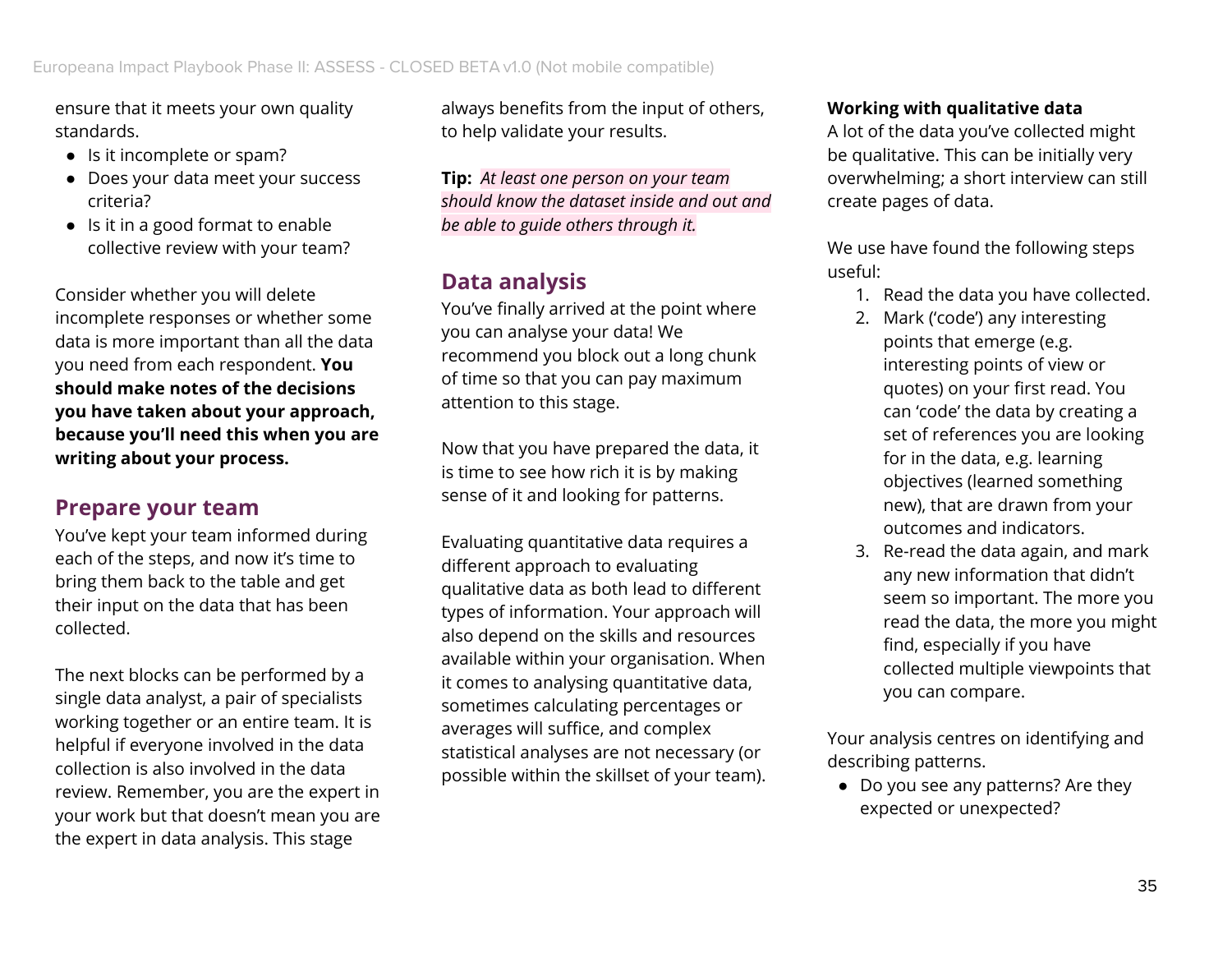- Do you see any changes in patterns over time e.g. by comparing new data to the baseline set?
- Can you explain what each pattern means or why they are important?

You can also look at patterns of how participants responded to certain questions. For example, did they hesitate in an interview when they were talking about whether or not they enjoyed something? Did questionnaire respondents avoid one particular question?

Before focusing on conclusions, you want to be as certain as possible that you have

drawn all relevant information out of your data.

**Tip***: If you're new to impact assessment, remember that to demonstrate impact that all-important change in your stakeholders - you're looking for data that helps you explain or evidence this change. Your Change Pathway sets out how outcomes lead to impact. Can you evidence the outcomes that you wanted to investigate? Your data may not show if you have made a change for or in your stakeholder in a particular area.*

#### **Use a fresh pair of eyes**

What will someone else see in your data? Did they spot something you did not? Are they validating your patterns?

It's always good to get a peer review of your analysis and the patterns you have identified.

**Tip***: Be ready from the beginning to document any recommendations on how to improve your work that might emerge from the data analysis stage. This is a great tangible output for your colleagues and it will help convince them of the benefit of investing in this type of research.*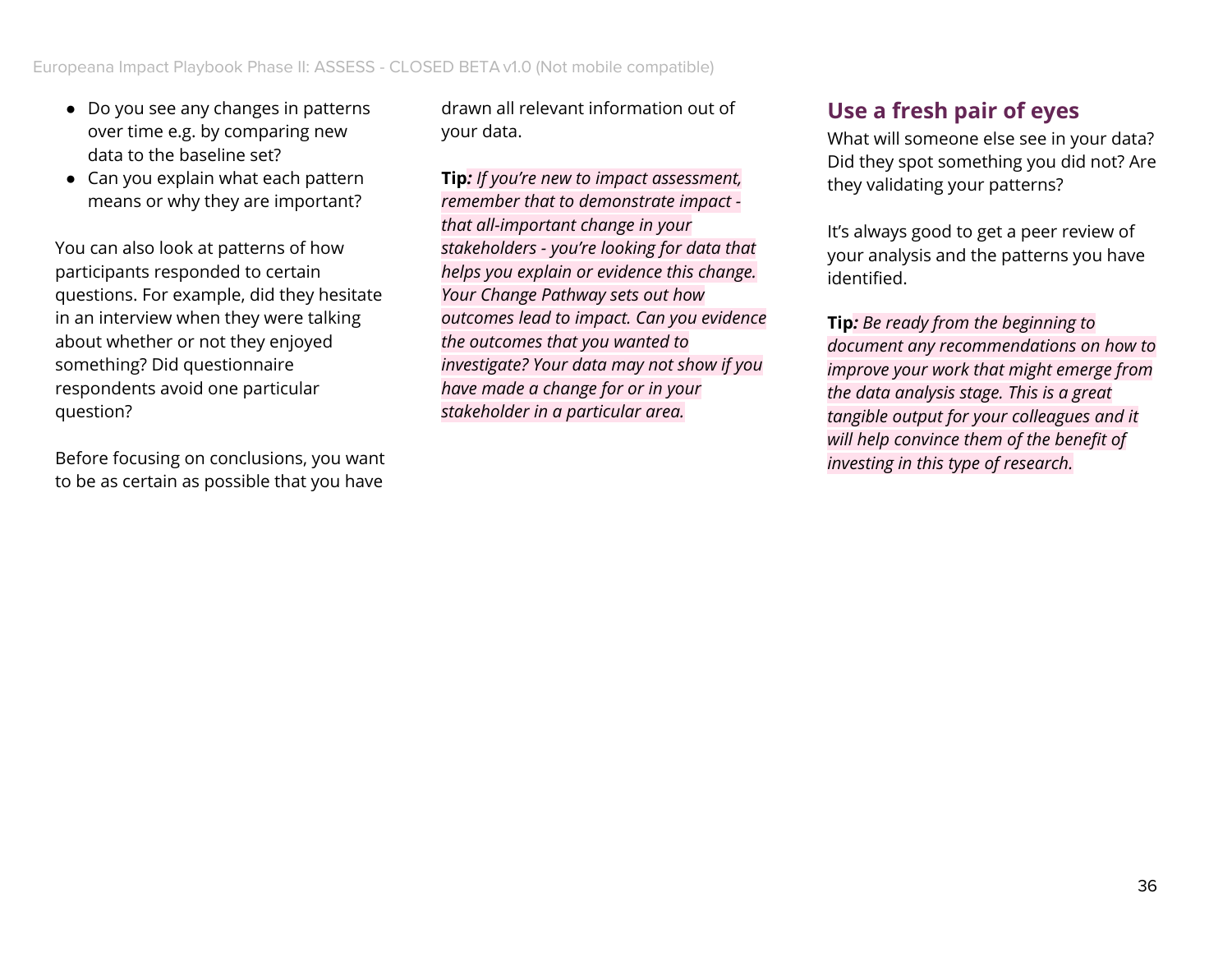# **II.6 Drawing conclusions**

It's been a long journey to this final step - you've done a great job to get this far! You're ready to draw conclusions and see how far your data supports the impact designs you developed in Phase I. So let's go!

The final step in this phase is all about drawing conclusions. What does the data tell you about the impact of your activities? What can you learn from this information? And what have you learned from this phase?

#### **Prepare your team**

This is a team effort so first things first, let's bring your team back together.

**Tip:** *Drawing from different perspectives at every stage is valuable - be prepared to revisit who is part of the team in order to complete this final step.*

#### **Drawing conclusions**

It's time to translate the patterns you found during the data analysis into

useful conclusions for your impact assessment.

Before you start, it's always useful to recap and remind yourselves of the main elements of the impact designs you drew up in Phase I.

Lead your team through the data analysis and together consider:

- What do you think of these patterns (or their absence)?
- What has changed and what has not?
- What did you expect to see but not find in these patterns?
- Did any patterns surprise you?

Analysing your dataset in this way will lead you naturally to a few conclusions.

Which of those conclusions are most important to you? Can you prioritise or weight them? If you look at the patterns you found, where do you draw your accountability line?

**Tip:** *The conclusions you draw don't need to be limited to the impact design. It's common to use this process to reflect upon the methods you used, as well as the activities or services that are the focus of your impact assessment.*